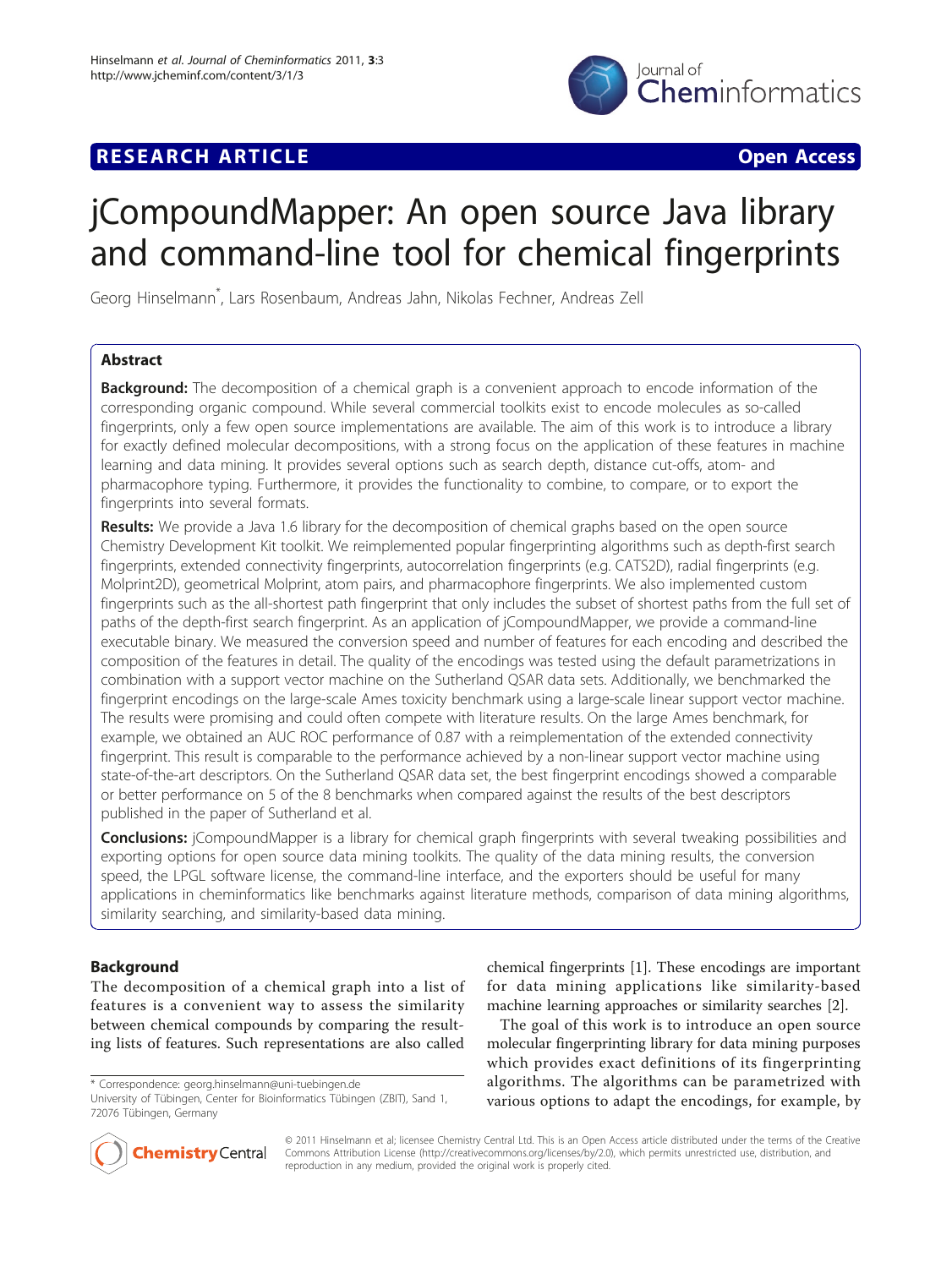applying a custom labeling function or by altering the search depth parameter. Additionally, the library can be used as a basis for new implementations. It is based on the Chemistry Development Kit [\[3](#page-12-0)], which also provides several fingerprints in its API. However, there are several differences. The first aim of jCompoundMapper is to focus on the exact definition of its encodings, which is crucial to describe the features in data mining experiments. The second aim is to provide the functionality to export the fingerprints or pairwise similarity matrices to formats of popular machine learning toolboxes. A label or property of an input compound to be trained by a machine learning algorithm can be included.

Most fingerprint algorithms rely on either the geometrical or the topological distance between the atoms of a structure. The topological information is stored in the all-shortest path matrix, which encodes the minimum topological distance between two atoms (vertices) by the shortest path using the bonds (edges). Organic compounds are usually weakly connected because the number of covalent bonds (vertex degree) of an organic molecule is limited. In contrast, the geometry of a structure can be interpreted as a fully connected graph. The complexity of both approaches can reduced by limiting the search depth for topological fingerprints or by introducing a distance cut-off for geometrical fingerprints.

jCompoundMapper offers a variety of topological (e. g. radial atom environments [[4\]](#page-12-0), extended connectivity fingerprints [[5](#page-12-0)], depth-first search fingerprints [[6](#page-12-0)], or auto-correlation vectors [[7\]](#page-12-0)) and geometrical (e.g. twopoint and three-point encodings [[8](#page-12-0),[9\]](#page-12-0) or geometrical atom environments [[10](#page-12-0)]) fingerprints. If applicable, it allows for a parameterization of an encoding, such as the search depth, the distance cut-off, the geometrical scaling factor, the atom typing scheme, or the hash space.

After the feature generation step, the list of features can be mapped to a vectorial format. One possibility is to encode a set of features as a hashed fingerprint. Here, a unique identifier of a feature is used to initialize a pseudo random number generator which produces numbers in  $[0, h] \in \mathbb{N}^+$ , where *h* is the maximum size of the hash space. Thus, the dimensionality of the original feature space can be considerably reduced. For example, the Fingal fingerprint [\[11](#page-13-0)], uses the cyclic redundancy check algorithm to generate seeds for the hashing of chemical graph patterns. For an introduction into hashed fingerprints, please refer to the review by Brown [\[1](#page-12-0)]. Another strategy reserves fixed bit positions in a vector for specific feature types, like patterns obtained at a certain parameter (such as depth or distance) with a limited number of possible combinations.

The definition of the CATS2D [\[7](#page-12-0)] vector is an example for this approach.

jCompoundMapper supports native formats of common open source machine learning libraries. The exporters can be used to write feature maps to commaseparated format, LIBSVM [[12](#page-13-0)] format (sparse and matrix), and WEKA ARFF [\[13](#page-13-0)]. Therefore, various data mining libraries can be directly applied on the output files. Furthermore, the library provides efficient data structures to compare sets of features in the case that the computation of a similarity matrix is required.

The quality of the encodings was compared on QSAR and toxicity benchmark problems in the results section. First, we conducted experiments using the support vector regression of LIBSVM on the well-known Sutherland QSAR benchmark set [[14\]](#page-13-0). Second, we used a large Ames toxicity classification benchmark [[15](#page-13-0)] and LIB-LINEAR [[16\]](#page-13-0) to evaluate the performance using binary hashed sparse fingerprints. On the Sutherland data sets, the averaged squared correlation of the all-shortest-path and the atom triplet fingerprint was at least 5% better on ACHE than the best encoding given by Sutherland et al. On BZR and DHFR, the all-shortest path fingerprint achieved a squared correlation of 0.57 and 0.76 respectively. The performance was comparable on two data sets. On the remaining three data sets, the best encoding was more than 5% worse than the results of the best encoding published by Sutherland et al. On the Ames toxicity data set, the implementation of the extended connectivity fingerprint achieved an AUC ROC performance of 0.87, which is comparable to the performance by a non-linear support vector machine trained on state-of-the-art descriptors. Nevertheless, the goal was not an exhaustive comparison but to show that the implementations are able to obtain similar results when compared against literature results. jCompound-Mapper features a command-line interface but can also be used as a Java API. It depends solely on open source libraries and is licensed under the LPGL. The source code and an executable is available at Sourceforge.

The library originated from various implementations of literature fingerprints and descriptors used in comparison studies. The encodings were employed either as part of a new approach or as a reference method [[17-21\]](#page-13-0).

To sum up, jCompoundMapper is an open source library for the encoding of chemical graphs as fingerprints. It can be used from the command-line interface or as a Java API. Hence, a further use in applications, like in KNIME<http://www.knime.org> nodes, is possible. The overall performance of the fingerprints in machine learning experiments indicates that structured-based models of reasonable quality can be obtained.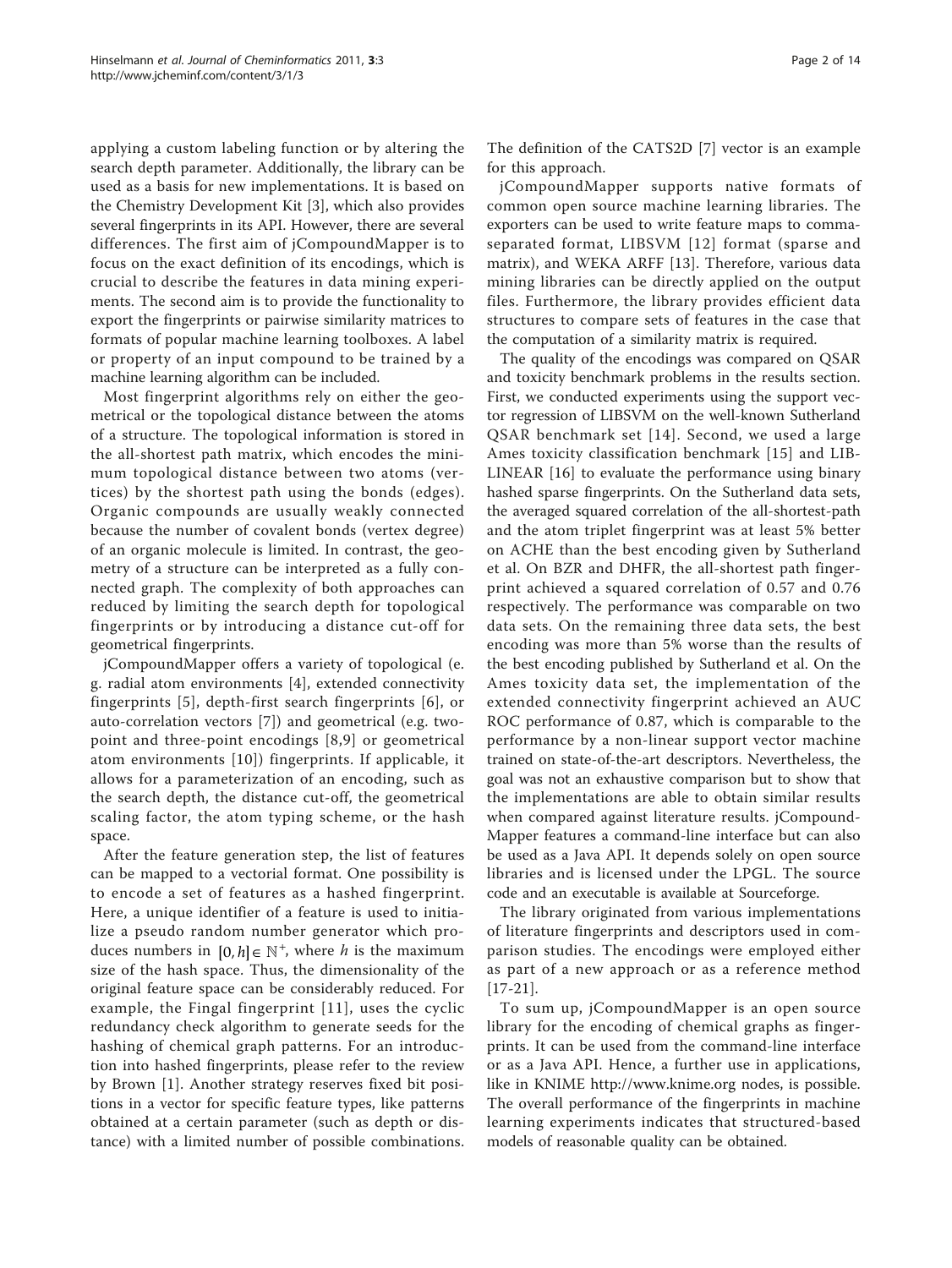#### Methods

#### **Prerequisites**

#### Notation

The binned geometrical distance matrix  $G_{ii}$  encodes the spatial distances between two heavy atoms. The topological distance matrix  $T_{ii}$  encodes the shortest topological distance between atoms  $i$  and  $j$ . The labeling function  $l(a_i) \rightarrow \hat{a}_i$  types an atom according to a specific labeling scheme. The maximum distance allowed between two atoms (geometrical or topological)  $d$  defines a distance cut-off for features, all features with  $g_{ij} > d$  or  $t_{ij} >$ d are omitted. A labeled path  $p$  is a sequence of atoms connected by bonds  $p = (\hat{a}_0, b_0, \hat{a}_1, b_1, ..., b_{d-1}, \hat{a}_d)$ where bond  $b_i$  connects  $\hat{a}_i$  with  $\hat{a}_{i+1}$   $p_{ij}$  denotes a path connecting the *i*th atom with the *j*th atom. The depth  $d$ for topological patterns is the maximum number of bonds allowed for connecting the first atom with the last atom. Analogously to the definition of topological paths, a geometrical pattern must consist of different atoms, i.e. for two atoms  $a_i$ ,  $a_j$  it holds that  $i \neq j$ . Finally,  $a \oplus b$  is defined as the concatenation of alphanumerical string symbols separated by an unique delimiter. In the following, we assume a hydrogen-depleted molecular graph  $C$  with  $n$  atoms.

An encoding algorithm  $F$  has the form

$$
F(C) \to X = \{ f_1, f_2, \dots, f_m \}
$$
 (1)

where an encoding algorithm  $F$  maps some compound C to a set of features  $X$ . *m* depends, with the exception of fixed-vector fingerprints, on  $C$ . A feature  $f$  has an unique  $id ∈ ℕ$  and a string representation *f.nom. f.id* does not necessarily depend on *f.nom*. However, in most cases it is convenient to use a hash code of the string representation of a feature.

#### Fundamental Matrices

The geometrical distance matrix  $G_{ij}$  is computed as the matrix of binned Euclidean distances in Ångstrom between the three-dimensional coordinates of all atom coordinates  $a_i.c \in \mathbb{R}^3$ , multiplied by a scaling factor  $s \in \mathbb{R}^3$ ℝ+ . The scaling factor s influences the resolution of the geometry and should be chosen according to the size of the compounds. The entry *i*, *j*  $(g_{ij})$  in the matrix is calculated as follows

$$
g_{ij} = [[a_i.c - a_j.c) \cdot s]]. \tag{2}
$$

The computation time for the geometrical distance matrix is quadratic. The binning of the real-valued geometrical distance is important to produce discrete features  $f_x, f_y$ , which can be compared by the Dirac function

$$
\delta(f_x, f_y) := \begin{cases} 1, & \text{if } f_x = f_y \\ 0, & \text{else} \end{cases}
$$
 (3)

The topological distance matrix is defined as  $T_{ii}$ . The element  $i$ ,  $j$  contains the shortest path between the  $i$ th and the jth atom  $(t_{ii})$ .  $t_{ii}$  is computed by the Floyd-Warshall algorithm. Therefore, the computation time for the matrix is  $O(n^3)$ .

#### Feature Extraction

The molecular similarity is based on the numerical identifiers  $f_x$  *id* of a feature x. Two features are regarded as equal if  $f_x$  *id* =  $f_y$  *id*. In all implementations the features of a compound C are distinguishable by recurrence, which means that we include a feature if the id of a feature is different from the previously extracted features. If a feature with the same id is generated again, the count for the feature is incremented. All atom pair encodings are extracted by regarding the upper half of the distance matrix only. For each atom pair, the string representation is generated in both reading directions. Only the version with the greater hash code is included in the final set of descriptors.

The modified depth-first search applied in this library generates all possible paths originating from a root atom. Therefore, the feature space can be approximated by an *m*-ary tree and is therefore  $O(nm^d)$ , where *n* is the number of heavy atoms and  $m$  the number of children in an  $m$ -ary tree,  $d$  is the depth of the tree. In organic compounds, every atom has at most 4 neighbors ( $m = 4 - 1$  because one of the neighboring bonds has already been visited). Thus, the hypothetical worst case has a complexity of  $O(n3^d)$  at a search depth of d. If we assume an average branching factor  $\alpha$ , which is slightly above 1 for organic compounds [[6\]](#page-12-0), the depth-first search has a complexity of  $O(n\alpha^d)$ . The average branching factor depends on the average degree of a vertex, which is about 2 in organic molecules. We define  $DFS(a_i, d)$  as the set of all possible paths originating from a root atom  $a_i$  with a depth up to d.

For some of the definitions, we defined a *can* function that maps a set of features to a single canonical pattern. In an implementation this function can be realized by first sorting the patterns, which is possible if a natural order can be defined on the features. Then, the list of sorted patterns can be merged to a single canonical representation.

#### Atom Types and Pharmacophore Types

jCompoundMapper applies the standard atom types and ring detection algorithms implemented in the CDK. There are various typing schemes for small drug-like compounds described in the literature. In the current version, jCompoundMapper features the following typ-

ing schemes as labeling function  $l(a_i) \rightarrow \hat{a}_i$ :

- 1. Element symbol (e.g. C, O, N, ...)
- 2. CDK atom types (e.g. C.sp2, O.minus, N.amine, ...)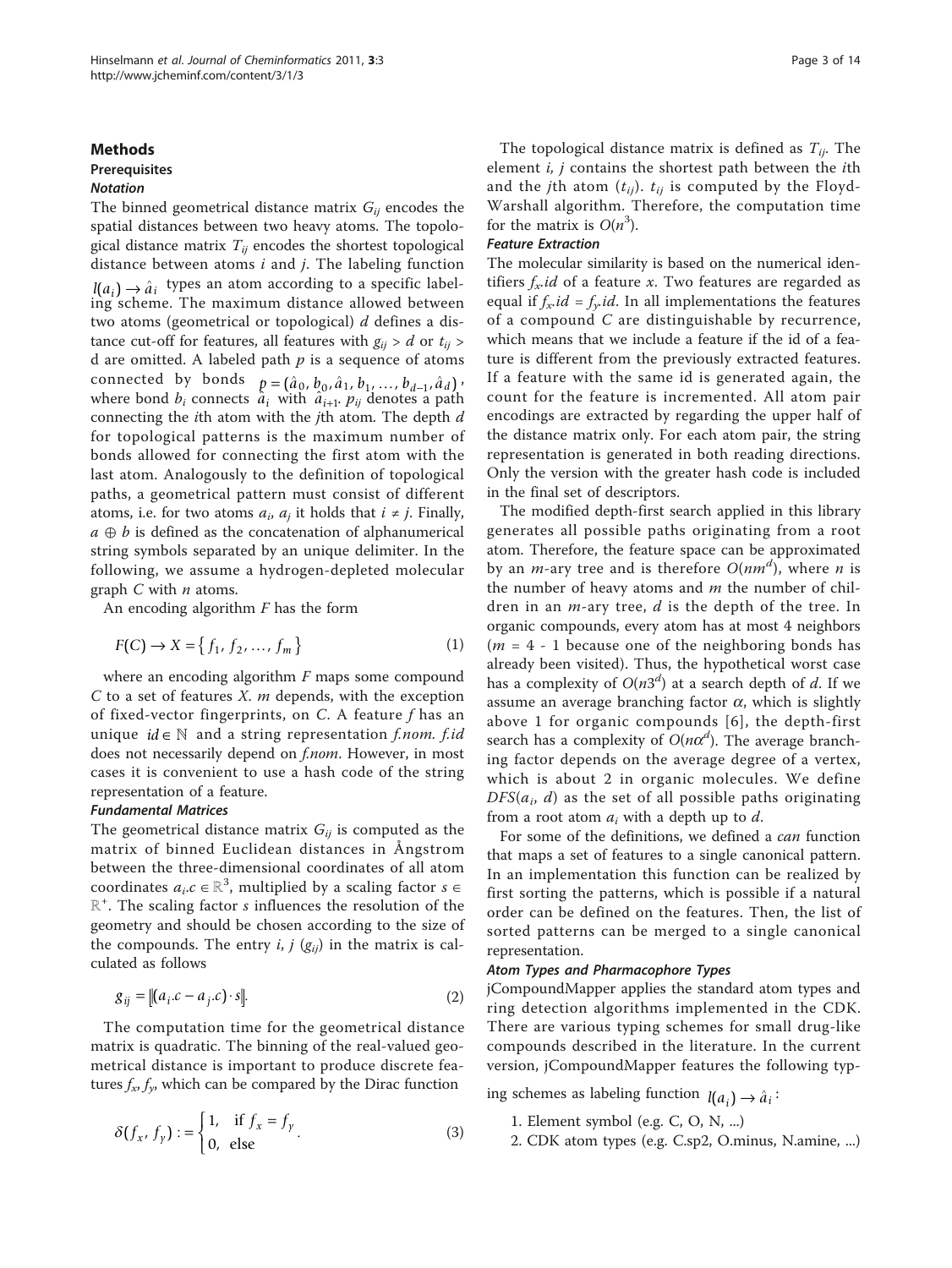3. Element plus the number of neighboring heavy atoms (e.g. C.2, O.1, N.2, ...)

4. Element plus ring type plus the number of neighboring heavy atoms (e.g. C.r.2, C.a.2, O.1, N.2, ...) where  $r$  is an arbitrary ring, and  $a$  is an aromatic system. If  $a_i$  is not contained in a ring, no ring type is set. The precedence is  $a > r$ .

5. Daylight-Invariants (plus optional ring flag) have the following properties, separated by a dot: Atomic number, number of heavy atom neighbors, valency minus the number of connected hydrogens, atomic mass, atomic charge, number of connected hydrogens, and a flag if the atom is member of at least one ring. (e.g. 6.2.3.12.0.1.1 for a carbon in a benzole ring)

The following listing of potential pharmacophore points (PPPs) was published by Renner et al. [[7\]](#page-12-0) for the CATS autocorrelation descriptors. If PPP atom types are needed, this list is parsed and matched with the structure using the CDK SMARTS matcher or specially implemented graph searches.

1. Hydrogen-bond donor (D): [#6H] oxygen atom of an OH-group; [#7 H,#7H2] nitrogen atom of an NH or  $NH<sub>2</sub>$  group

2. Hydrogen-bond acceptor (A): oxygen atom [#6]; [#7H0] nitrogen atom not adjacent to a hydrogen atom

3. Positive (P): [\*+] atom with a positive charge; [#7H2] nitrogen atom of an  $NH<sub>2</sub>$  group

4. Negative (N): [\*-] atom with a negative charge;  $[C&$(C=O)$ #8H1),  $P&$(P(=O)O)$ ,  $S&$(S(=O)O)]$ carbon, sulfur or phosphorus atom of a COOH, SOOH, or POOH group (SMARTS replaced by a direct graph search)

5. Lipophilic (L): [Cl, Br, I] chlorine, bromine, or iodine atom;  $[S;D2;$(S(C)(C))]$  sulfur; atom adjacent to exactly two carbon atoms; sulfur atom adjacent to only carbon atoms (SMARTS replaced by a direct graph search)

#### Encodings

#### Topological Fingerprints

All encodings described in the following section rely on the d parameter which constrains the maximum topological distance allowed between two atoms  $a_i$ ,  $a_i$  in a feature.

All-Path Encoding (DFS) All-path encodings are paths generated by a graph traversal with a modified depthfirst search as proposed by Ralaivola et al. [[6\]](#page-12-0). The linear fragments are obtained by iterating over all atoms in a molecular graph and performing an exhaustive search up to a predefined depth  $d$ . To generate an unique representation for each path, a temporary path object is

generated and mapped to two alphanumerical string representations by generating the original and reverse string representation of the corresponding path object. The version with the higher lexicographical order is stored.

$$
F(C) = \bigcup_{i}^{n} DFS(\hat{a}_{i}, d)
$$
 (4)

All-Shortest Path Encoding (ASP) The ASP encoding equals the DFS encoding with the exception that only the paths from an atom are stored that have shortest distances from the root atom to the last atom contained in the path, which leads to a sparser representation. During the depth-first search, all paths are removed from the temporary set of depth-first search paths that do not fulfill this constraint. To incorporate this information the  $T_{ii}$  matrix is required. Let  $|p_{ii}|$  be the length (number of bonds between the ith and the jth atom in a path) of a path between atoms  $i$ ,  $j$ , then the set of features  $F$  encoding a compound  $C$  is

$$
F(C) = \bigcup_{i}^{n} \left\{ DFS(\hat{a}_{i}, d), |p_{ij}| = t_{ij} \right\}.
$$
 (5)

Thus, the all-shortest path encoding is a subset of the paths contained in the DFS fingerprint. It is similar to topological atom pair approaches [[8\]](#page-12-0) with the exception that all-shortest paths between two atoms are explicitly stored. Borgwardt et al. proposed a graph kernel based on the set of all-shortest paths [\[22\]](#page-13-0), however, only the vertex pairs and their shortest-path distances were included in this work. The explicit generation of paths is necessary because the Floyd-Warshall algorithm computes only the shortest distances between two vertices.

Topological Atom Pairs (AP2D) This encoding contains atom types and the shortest path distance information between all pairs of atoms. It can be directly extracted from  $T_{ij}$  by converting the pattern  $\hat{a}_i \oplus t_{ij} \oplus \hat{a}_j$  where  $i \neq j$  to a string feature. The features are canonicalized by generating the patterns from both reading directions and storing the version with the higher lexicographical order.

$$
F(C) = \bigcup_{i,j}^{n} \hat{a}_i \oplus t_{ij} \oplus \hat{a}_j
$$
 (6)

For 2-point patterns this can be easily conducted by regarding the upper half of the distance matrix  $T_{ij}$  only (i.e.  $i > j$ ).  $O(n^2)$  is needed for the generation of features and  $O(n^3)$  for the computation of  $T_{ij}$ .

Thus, the total computation time is cubic.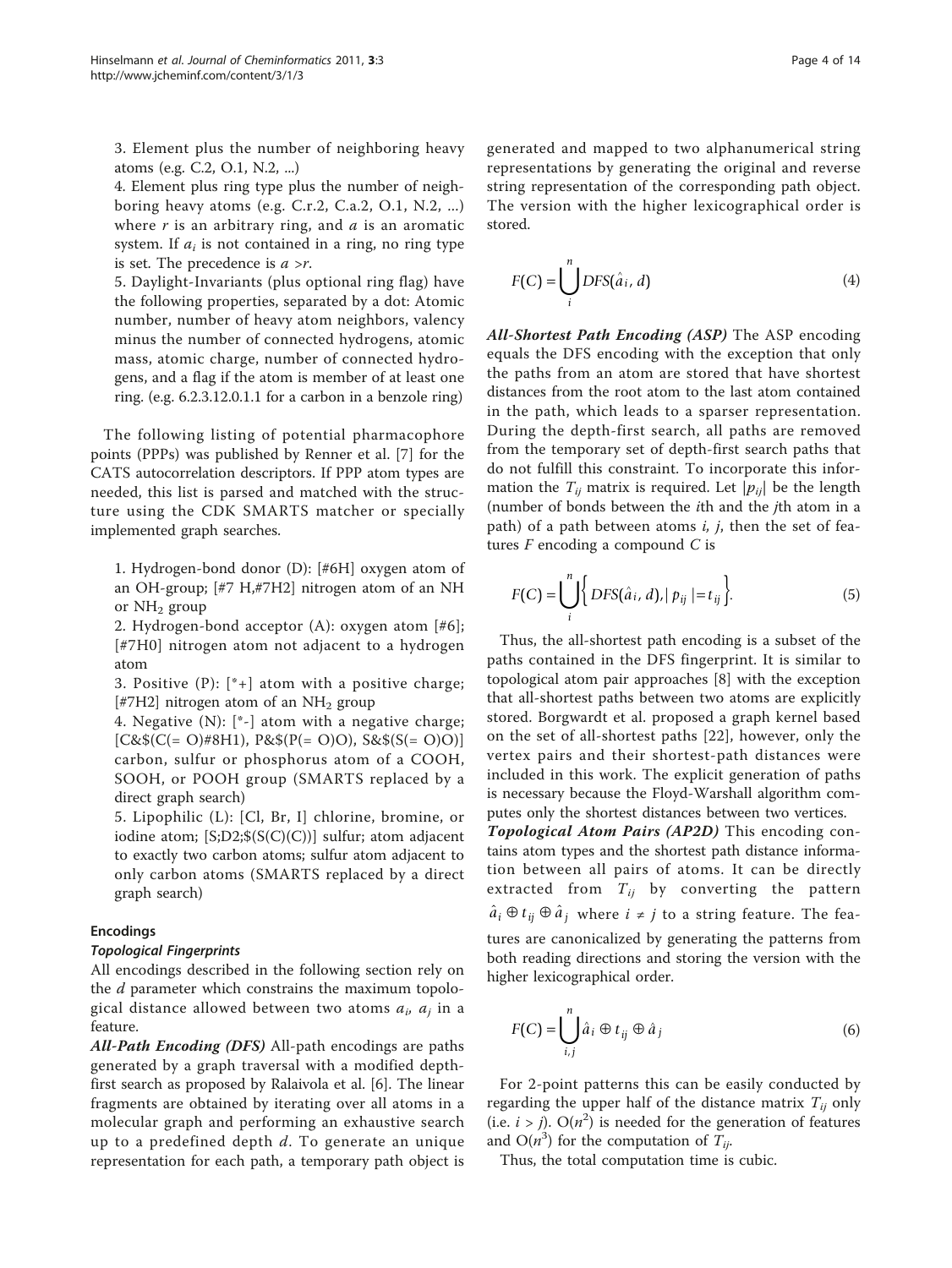Topological Atom Triplets (AT2D) This encoding extends the AP2D encoding by a further atom. The set of patterns consists of atom triplets and the topological distance to the next atom in the feature  $\hat{a}_i \oplus t_{ij} \oplus \hat{a}_j \oplus t_{jk} \oplus \hat{a}_k \oplus t_{ki}$  where  $i \neq j \neq k$  and  $t_{ij}$ ,  $t_{jk}$  $t_{ki} \leq d$ . The total computation time for the features is cubic because all possible combinations of heavy atoms  $a_i$ ,  $a_j$ ,  $a_k$  have to be considered in the worst case.

$$
F(C) = \bigcup_{i,j,k}^{n} \hat{a}_i \oplus t_{ij} \oplus \hat{a}_j \oplus t_{jk} \oplus \hat{a}_k \oplus t_{ki}
$$
 (7)

Topological Autocorrelation Keys (CATS2D) The CATS2D descriptors encode the pairwise topological relationships of PPP patterns in a molecular graph by a vector of fixed size. The approach was described by Schneider et al. [[23\]](#page-13-0), a list of PPP patterns was presented by Renner et al. [\[7](#page-12-0)]. The PPPs are defined in the subsection ("Atom Types and Pharmacophore Types"). The combination of all points leads to 15 possible pairs. The pairs are mapped to a key with a fixed dimensionality. The position of a feature in the key is determined by the index for the corresponding pattern pair of PPPs plus the topological distance. For example, this means the bit 76 in the CATS vector with  $d = 9$  belongs to the PPP pair DN, and contains the number of pairs with distance 6. In the original publication of the topological CATS descriptors,  $d = 9$  was used as the distance cutoff for the topological search, resulting in a vector with 150 dimensions. In our implementation, the search depth can be adjusted by altering the  $d$  parameter. The resulting vector has  $(d + 1) \cdot 15$  dimensions. The complete list of possible PPP pairs in the vector (block index in parentheses) is: AA (0), AD (1), AL (2), AN (3), AP (4); DD (5); DL (6); DN (7); DP (8); LL (9), LN (10), LP (11), NN (12), NP (13), PP (14). Let  $F(C) = X$  be a decomposition into all valid PPP pairs. Then, the CATS2D vector is

$$
\vec{x} \in \mathbb{N}^{d \cdot 15} \text{ where } x_{\text{offset}(p) + d_{2D}(p)} = \varphi_p(X) \tag{8}
$$

where offset $(p)$  returns the predefined start index for the pattern p,  $d_{2D}(p)$  returns the topological distance between two atoms in the PPP pair, and  $\phi_p(X)$  counts the number of occurrences of a pattern  $p$  in  $X$ .

Pharmacophore Pair and Triplet Encodings (PHAP2PT2D, PHAP3PT2D) The PHAP2PT2D encoding is computed similarly to the AP2D. However, instead of atom types, the information of all PPPs of an atom is used to generate the fingerprint. Thus, we have to iterate over all PPPs of an atom. Analogously, the PHAP3PT2D encoding is computed, which uses three

points. To keep the notation simple, let  $P_i$  denote the set of valid PPPs for the ith atom. Then, the set of valid 2-point pharmacophores is

$$
F(C) = \bigcup_{i,j}^{n} P_i \oplus t_{ij} \oplus P_j \oplus t_{ji}
$$
 (9)

and the set of valid 3-point pharmacophores is defined as

$$
F(C) = \bigcup_{i,j,k}^{n} P_i \oplus t_{ij} \oplus P_j \oplus t_{jk} \oplus P_k \oplus t_{ki}
$$
 (10)

where  $t_{ij}$ ,  $t_{jk}$ ,  $t_{ki} \leq d$ . Actually, there are three additional inner loops over all valid pharmacophore points at atoms  $i$ ,  $j$ ,  $k$ . The complexity of these inner loops is theoretically  $5<sup>3</sup>$  because the cardinality of the set of PPPs is 5. However, this complexity is further reduced because the meaning of some PPP definitions is contradicting for some combinations, such as "atom is positively charged" and "atom is negatively charged". The overall complexity is  $O(n^3)$  because of the constant computation time of the inner loops.

SHED Key (SHED) The SHED Keys are closely related to the pharmacophore atom pair based encodings, with the following major differences: First, the number of dimensions is fixed, second the entries do not describe a count but the entropy of the respective atom pair descriptor [\[24](#page-13-0)]. The implementation differs slightly from the original implementation because it utilizes the PPP definitions as described by Renner et al. [[7\]](#page-12-0). The distribution is analyzed for all possible combinations of PPPs. From that distribution of pairwise features the Shannon entropy is calculated as the descriptor in the corresponding PPP pair dimension of the SHED Key. The Shannon entropy of a PPP pair  $PPP_i$  is defined as

$$
\vec{x} \text{ where } x_i = H(\text{PPP}_i) = -\sum_{l=1}^d p(\text{PPP}_i(l)) \log_b p(\text{PPP}_i(l)) \quad (11)
$$

where  $PPP<sub>i</sub>(l)$  denotes the *i*th PPP pair that is separated by a topological distance  $l$ . If pattern  $i$  was not found, the value of the ith dimension is set to 0. The distribution of a PPP pair is calculated by regarding the different distances 1, 2, ..., $l$ , ..., d. The resulting vector has 15 real-valued entries.

Extended Connectivity Fingerprints (ECFP) We implemented a variant of the ECFP as described by Rogers and Hahn [[5\]](#page-12-0). Each ECFP feature represents a circular substructure around a center atom. The algorithm starts with the initial atom identifier of the center atom and grows a circular substructure around this atom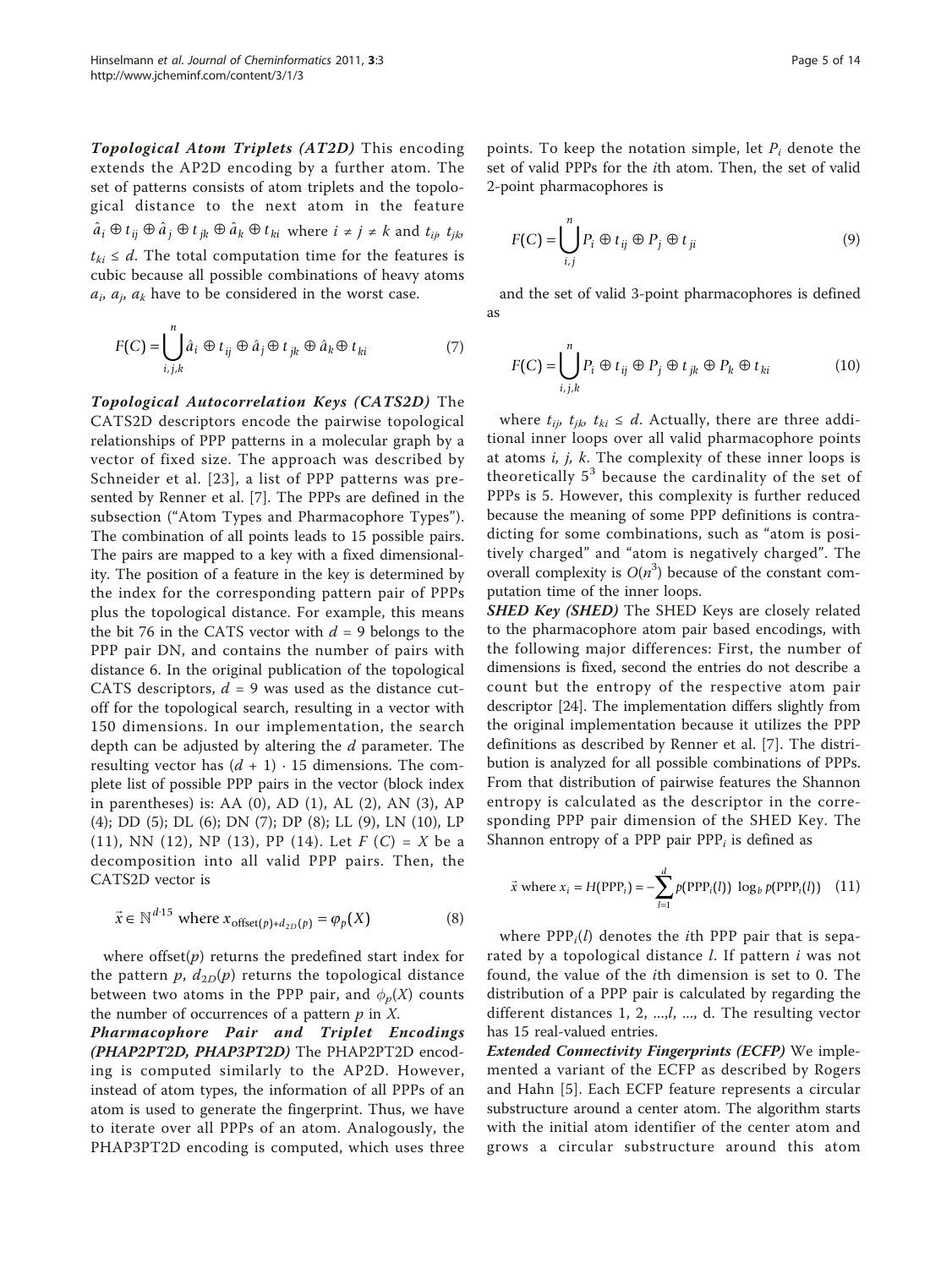throughout a defined number of iterations (search depth). For each round, the current extended version of the feature is added to the final set of features. In contrast to other radial fingerprints, the bonding information is included. Therefore, a feature can be extracted, for example, as canonical SMILES.

The current implementation of the ECFP in jCompoundMapper differs slightly from the original implementation. In the original algorithm, the identifiers of the alpha atoms of a center atom are used to calculate an updated identifier for the center atom. The algorithm only includes the alpha atoms of a center atom in each iteration and thus the connectivity information is completely discarded between the layers. However, the identifier of a center atom implicitly contains information from further and further away of the center atom in each iteration because the atom identifiers of the previous iteration are used. We explicitly model the growing substructure by using the initial atom identifiers in each iteration and keeping the connectivity information between the layers. After an iteration, new possible attachment points for a specific circular substructure are kept in memory and those attachment points are extended in the next iteration.

Topological Molprint-like fingerprints (RAD2D) This encoding was proposed by Bender et al. [[4,](#page-12-0)[25](#page-13-0)] and describes the radial environment by the atoms with the topological distance 1, 2, ...,  $l$ , ...,  $d$  rather than the full paths containing bonds. A shell  $s(a_i)_i$  in our implementation contains the canonically sorted set of topological neighbors of atom  $a_i$  at a distance  $t_{ii} = l$ . Additionally, we include the concatenation of all shells  $\leq 1, 2, ..., l, ...,$ d as additional features. Therefore, a resulting set of features contains  $n \cdot d$  features.

$$
F(C) = \bigcup_{i}^{n} \bigcup_{d} can (s(\hat{a}_{i})_{d})
$$
 (12)

Local Path Environments (LSTAR) This fingerprint is a radial fingerprint similar to RAD2D. The major difference is that all paths up to depth  $d$  are stored in a shell. First, the tree of all paths originating from an atom  $a_i$  is generated. Then, all paths of a certain length are assigned to a shell  $s(a_i)_d$  containing the paths originating from root atom  $a_i$  of length d. This is equal to a canonical representation of  $DFS(a_i, d)$  in a single canonical feature. The paths in a shell are sorted in lexicographical order to be comparable. The resulting fingerprint contains all shells  $\leq 1, 2, ..., l, ..., d$ . The major difference to the Molprint-like fingerprints is that the bond information is still included.

$$
F(C) = \bigcup_{i}^{n} \bigcup_{d} can (DFS(\hat{a}_{i}, d))
$$
 (13)

#### Geometrical Fingerprints

All geometrical encodings support the  $d$  parameter which defines the distance cut-off between two atoms. Another important parameter is the scaling factor s, as described at the beginning of this section.

Geometrical Atom Pairs and Atom Triplets (AP3D, AT3D) These encodings are implemented similarly as their topological pendants AP2D and AT2D. The only difference is that  $G_{ii}$  is used for the distance information. Thus, the geometrical two-point atom pair encoding (AP2D) is defined as

$$
F(C) = \bigcup_{i,j}^{n} \hat{a}_i \oplus g_{ij} \oplus \hat{a}_j
$$
 (14)

where  $i \neq j$  and  $g_{ij} \leq d$ .

For the three-point relationships AT3D, we have

$$
F(C) = \bigcup_{i,j,k}^{n} \hat{a}_i \oplus g_{ij} \oplus \hat{a}_j \oplus g_{ik} \oplus \hat{a}_k \oplus g_{ki}
$$
 (15)

where  $i \neq j \neq k$  and  $g_{ij}, g_{jk}, g_{ki} \leq d$ .

This is a standard encoding implemented in several toolkits; a kernel based on such patterns was published by Mahé et al [[9\]](#page-12-0).

Geometrical CATS fingerprints (CATS3D) Our implementation differs from the description of the original CATS3D [[7](#page-12-0)], which uses the Molecular Operating Environment (MOE, Chemical Computing Group, <http://www.chemcomp.com/>) patterns to depict surface features of a molecule. The version implemented in jCompoundMapper uses the PPP definitions which were also used in the implementation of the CATS2D vector. Again, let  $F(C) = X$  be the set of all valid PPP pairs and  $\varphi_p(X)$  a function which counts a pattern  $p \in X$ . Then the CATS3D vector is

$$
\vec{x} \in \mathbb{N}^{d \cdot 15} \text{ where } x_{\text{offset}(p) + d_{3D}(p)} = \varphi_p(X) \tag{16}
$$

where  $d_{3D}(p)$  returns the geometrical distance of the two atoms, which equals  $g_{ij}$  between any atoms *i*, *j* contained in a feature.

Geometrical pharmacophore fingerprints (PHAP2PT3 D, PHAP3PT3D) These fingerprints are derived from their topological variants PHAP2PT2D and PHAP3PT2D by replacing the  $T_{ii}$  matrix by  $G_{ii}$ . Let  $P_i$  denote the set of valid PPP for the *i*th atom then  $P_i \oplus g_{ij} \oplus P_j$  is a valid two-point pharmacophores and  $P_i \oplus g_{ij} \oplus P_j \oplus g_{jk} \oplus P_k$  $\oplus$   $g_{ki}$  is a valid three-point pharmacophore, where  $g_{ij}$ ,  $g_{jk}$ ,  $g_{ki} \leq d$ .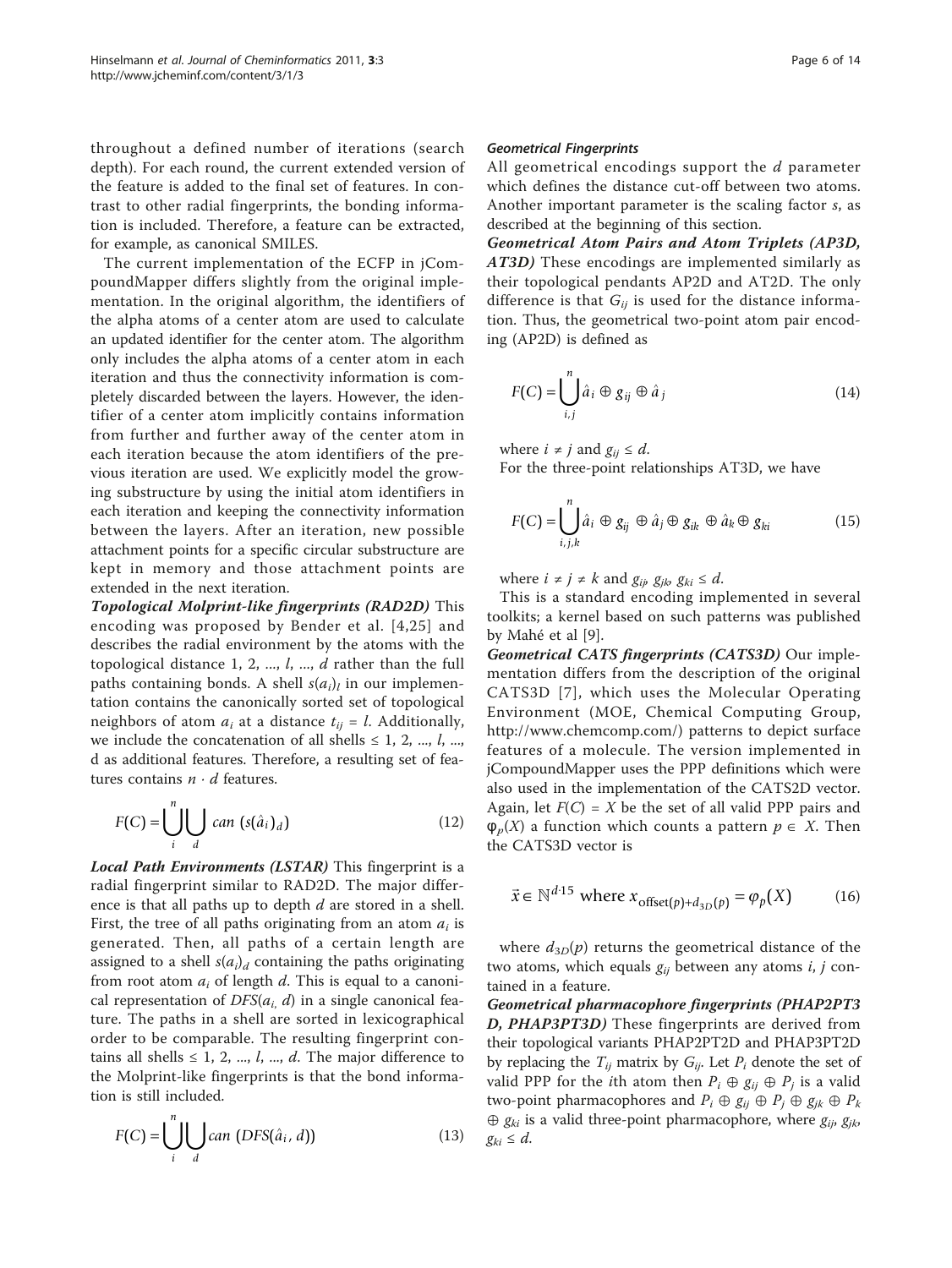The set of valid 2-point pharmacophores is defined as

$$
F(C) = \bigcup_{i,j}^{n} P_i \oplus g_{ij} \oplus P_j
$$
 (17)

and the set of valid 3-point pharmacophores is defined as

$$
F(C) = \bigcup_{i,j,k}^{n} P_i \oplus g_{ij} \oplus P_j \oplus g_{ik} \oplus P_k \oplus g_{ki}.
$$
 (18)

Again,  $P_i$  denotes the set of valid PPPs for the *i*th atom.

Geometrical Molprint-like fingerprints (RAD3D) These encodings are the geometrical pendant of the topological RAD2D encoding. Similar to the RAD2D encoding, the atoms with  $g_{ii} = l$  at a binned geometrical distance are added to a shell descriptor. For each value in 1, 2, ...,  $l$ , ...,  $d$  a pattern containing all shells up to distance  $l$  in a canonical order is created. Therefore, the encoding contains  $n \cdot d$  entries.

$$
F(C) = \bigcup_{i}^{n} \bigcup_{d} can (s(\hat{a}_{i})_{d})
$$
\n(19)

#### Example of encodings

Comparison Table [1](#page-7-0) gives a direct tabular comparison of the features extracted by the encodings together with their count or value. The features are generated from the compound presented in Figure [1](#page-7-0).

#### Implementation

#### Third-party libraries

The underlying chemical expert system is the Chemistry Development Kit (CDK) [\[3,](#page-12-0)[26](#page-13-0)] in its current development version 1.35. It provides the basic functionality for parsing, typing, and graph algorithms for molecular data. For the command-line interface we employed the Apache Commons command-line parser 1.2 [http://com](http://commons.apache.org/cli/)[mons.apache.org/cli/.](http://commons.apache.org/cli/) The access via the API or the binary using the command-line interface enables the user to utilize the library for batch processing. The language level is Java 1.6.

# Additional functionality

#### Import and Export of Data

The valid input format is MDL SD format with attached hydrogens for the command-line tool. The CDK molecule objects can be processed using the API.

There are exporters for various formats of popular machine learning toolboxes. The ARFF format is the native WEKA [[13\]](#page-13-0) format, the support vector machine libraries LIBSVM and LIBLINEAR are supported by their sparse hashed format and precomputed matrix format. Alternatively, there are several comma-separated formats which support hashed or string features, which can be imported into toolboxes like R or MATLAB.

jCompoundMapper includes a buffered random access reader for parsing the input files. Thus, it can read files of the maximum size supported by the Java runtime environment. The memory requirements are low if the encodings are exported sequentially (such as the sparse LIBSVM format) because only a single encoding has to be stored at a time. If the computation of a similarity matrix is required, all encodings are kept in memory to ensure a fast computation of similarities. For this reason, a matrix computation requires additional memory for large data sets.

The label or class for learning tasks is read from the SD property and is integrated into the specific output format. As for the ARFF format, a nominal or numeric class label is created, depending on the distribution of labels in the input format. The user may overwrite the default threshold for the number of classes (currently, this is set to five).

#### **Hashing**

All decomposition algorithms  $F(C)$  return the full list of features (the encoding). A feature  $f$  has an integer identifier  $f_id \in \{0, 1, ..., 2^{32}\}\$  which allows the efficient use in hash based collections. Therefore, it is possible to operate on the full set of descriptors and to generate hashed fingerprints. Hashing is useful to generate binary vectors of a fixed size. The hash function H

$$
H \circ F(C) \to \mathbb{Z}_2^h
$$

is used to project the set of features to a binary vector of the dimension  $h$ . The size depends on the expected number of features (see Table [1\)](#page-7-0).  $H$  generates the hashed bit of a pattern depending on the numerical seed f.id assigned to each feature. In most cases, the seed equals a hash code of the string representation. The hashing step is also useful to obtain nominal features for fast comparisons. A nominal feature is a feature f with a finite set of possible values like  $f \in \{ red,$ green, blue} or, convenient for chemical graphs,  $f \in \{pat$ tern included, pattern not included}.

#### Similarity Matrices

jCompoundMapper offers a FeatureMap data structure, which stores the features in a wrapped hash map. Different metrics are defined on this data structure, such as MinMax and Tanimoto [\[27](#page-13-0)]. Thus, it is possible to compute distance matrices within seconds on an average desktop computer. Now, we assume two mappings  $F(C_A) = A$  and  $F(C_B) = B$ . Further, let  $\varphi_p(X)$ count the number of occurrences of pattern  $p \in X$ .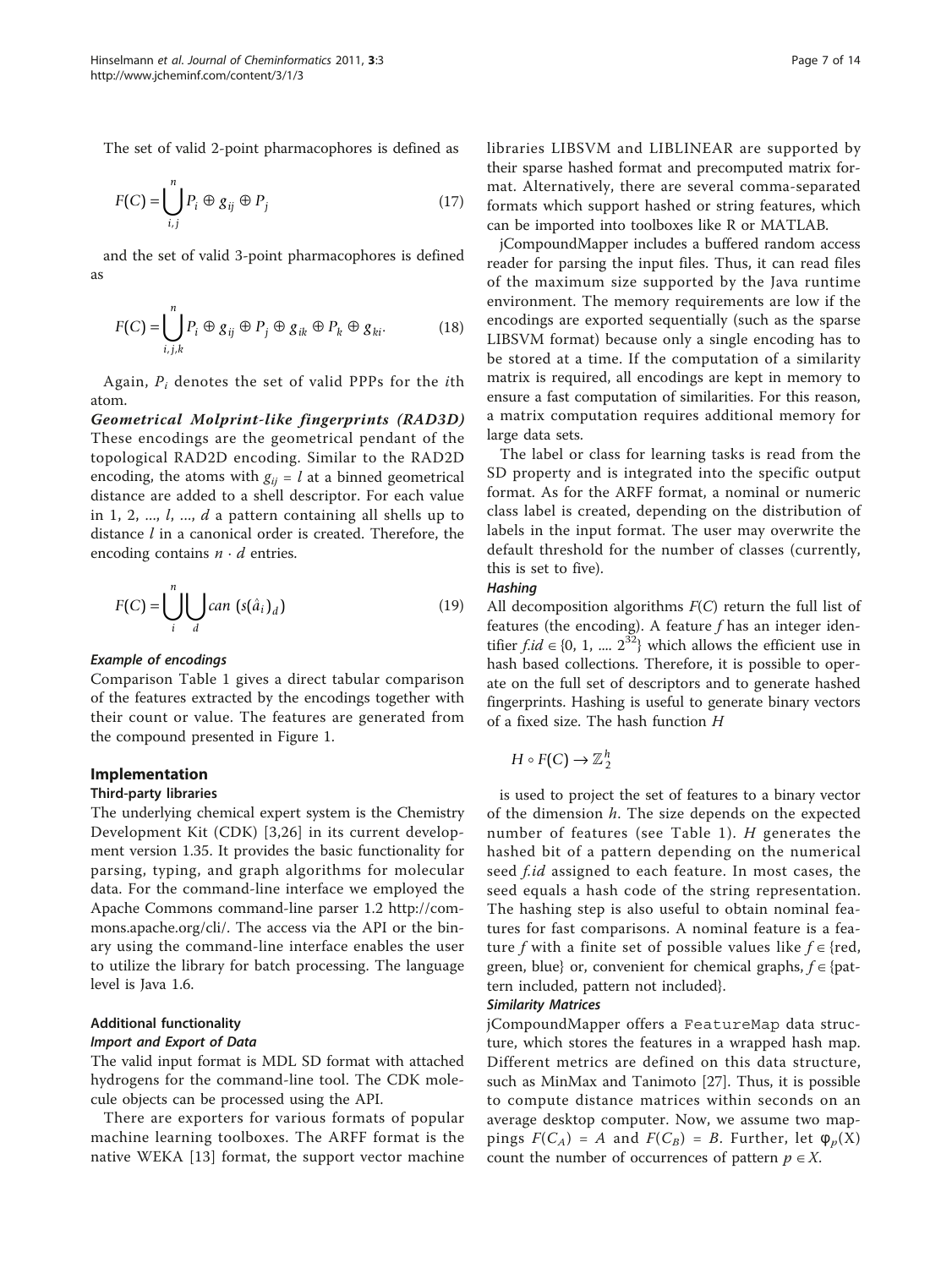<span id="page-7-0"></span>Table 1 Examples of Encodings

| Encoding           | Eq. $^a$       | c param <sup>b</sup> | Pattern produced by f                                                                                                                                                                                                                                                                                                                                                                                |
|--------------------|----------------|----------------------|------------------------------------------------------------------------------------------------------------------------------------------------------------------------------------------------------------------------------------------------------------------------------------------------------------------------------------------------------------------------------------------------------|
| <b>DFS</b>         | $\overline{4}$ | $\bigcirc$           | C.2-N.3-C.3:1, C.3-C.2-N.3:1, C.3-N.3-C.3:1, C.3-N.3:1, C.2-C.3-N.3:1, C.3-C.3-N.3:1,                                                                                                                                                                                                                                                                                                                |
| <b>ASP</b>         | 5              |                      | N.3-C.3 = O.1:1, C.1-C.3-N.3:1, C.2-N.3:1, C.2-N.3-C.3:1, C.3-C.2-N.3:1, C.3-N.3:1,                                                                                                                                                                                                                                                                                                                  |
| AP <sub>2</sub> D  | 6              | 2                    | N.3-1-C.2:1, N.3-1-C.3:1, N.3-2-C.2:1, N.3-2-C.1:1, N.3-2-C.3:1, O.1-2-N.3:1                                                                                                                                                                                                                                                                                                                         |
| AT <sub>2</sub> D  |                | 3                    | C.2-2-N.3-1-C.3-1:1, N.3-2-C.2-2-C.2-1:1, N.3-2-C.2-2-C.3-2:1,                                                                                                                                                                                                                                                                                                                                       |
| CATS2D             | 8              | 6                    | 0:5, 2:2, 3:4,                                                                                                                                                                                                                                                                                                                                                                                       |
| PHAP2POINT2D       | 9              | 8                    | A-2-A:1, L-2-A:1, N-2-A:1                                                                                                                                                                                                                                                                                                                                                                            |
| PHAP3POINT2D       | 10             | 9                    | A-2-A-2-L-2:1, A-2-A-2-L-2:1,                                                                                                                                                                                                                                                                                                                                                                        |
| <b>SHED</b>        | 11             | 14                   | AA:2.8, AL:3.596, AN:2.872,                                                                                                                                                                                                                                                                                                                                                                          |
| <b>FCFP</b>        |                | 12                   | ${\binom{4}{1}}{\binom{4}{2}}{\binom{4}{1}}{\binom{4}{1}}{\binom{4}{1}}{\binom{4}{1}}{\binom{4}{1}}{\binom{4}{1}}{\binom{4}{1}}{\binom{4}{1}}{\binom{4}{1}}{\binom{4}{1}}{\binom{4}{1}}{\binom{4}{1}}{\binom{4}{1}}{\binom{4}{1}}{\binom{4}{1}}{\binom{4}{1}}{\binom{4}{1}}{\binom{4}{1}}{\binom{4}{1}}{\binom{4}{1}}{\binom{4}{1}}{\binom{4}{1}}{\binom{4}{1}}{\binom{4}{1}}{\binom{4}{1}}{\binom{$ |
| RAD <sub>2</sub> D | 12             | 15                   | 0[N]1[C C C]:1, 0[N]1[C C C]2[C C C C O]:1                                                                                                                                                                                                                                                                                                                                                           |
| LSTAR              | 13             | 13                   | [N.3-C.2, N.3-C.3, N.3-C.3]:1, [N.3-C.2-C.3, N.3-C.3-C.1, N.3-C.3-C.2, N.3-C.3-C.3, N.3-C.3 = O.1]:1                                                                                                                                                                                                                                                                                                 |
| AP3D               | 14             | $\overline{4}$       | N.3-1-C.2:1, N.3-1-C.3:1, N.3-2-C.1:1, N.3-2-C.2:1, N.3-2-C.3:1, O.1-2-N.3:1                                                                                                                                                                                                                                                                                                                         |
| AT3D               | 15             | 5                    | C.3-1-O.1-2-N.3-1:1, O.1-2-C.1-2-N.3-2:1, C.2-2-C.2-2-N.3-1:1,                                                                                                                                                                                                                                                                                                                                       |
| CATS3D             | 16             |                      | 0:5, 2:2, 3:4,                                                                                                                                                                                                                                                                                                                                                                                       |
| PHAP2POINT3D       | 17             | 10 <sup>°</sup>      | A-2-A:1, L-2-A:1, N-2-A:1                                                                                                                                                                                                                                                                                                                                                                            |
| PHAP3POINT3D       | 18             | 11                   | A-2-A-2-L-2:1, A-2-L-2-A-2:1, L-2-A-2-A-2:1                                                                                                                                                                                                                                                                                                                                                          |
| RAD3D              | 19             | 16                   | 0[N.3]1[C.2 C.3 C.3]2[C.1 C.2 C.3 C.3 O.1]:1, 0[N.3]1[C.2 C.3 C.3]:1                                                                                                                                                                                                                                                                                                                                 |

Examples and numeric values (counts, or, in the case of SHED, entropies) for the string representations for the different encodings of Oxaceprol (Figure 1) with  $d = 2$ , default element atom typing and delimiter symbol "-". The patterns are extracted around the nitrogen atom. For some of the encodings, only a subset of the features is shown.

<sup>a</sup>Equation number <sup>b</sup>Parameter for command-line interface.

The MinMax similarity is defined as

$$
\text{MinMax}(A, B) := \frac{\displaystyle\sum_{p \in X} \min(\varphi_p(A), \varphi_p(B))}{\displaystyle\sum_{p \in X} \max(\varphi_p(A), \varphi_p(B))}.
$$

The Tanimoto similarity can be used instead if only the occurrence of a pattern is taken into account



The feature maps permit to compute similarity matrices with jCompoundMapper on the full set of features of a compound C, without introducing noise by hashing. Nevertheless, it is also possible to generate hashed binary fingerprint objects of any of the encodings.

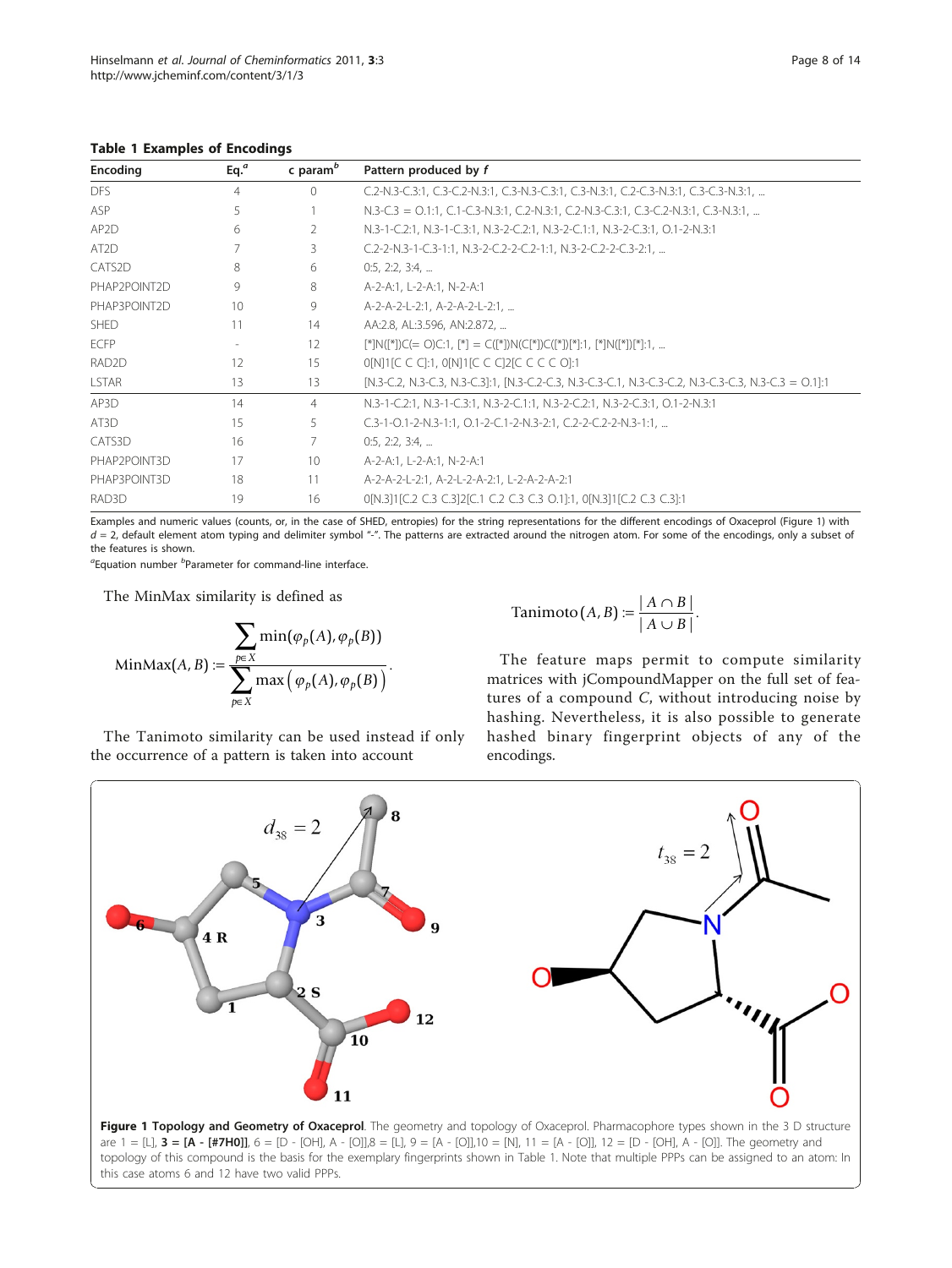#### Results and Discussion

#### Computation Times Benchmarks

Table 2 presents the performance of the different encodings as implemented in jCompoundMapper. The computation time for the atom-based approaches varies from the atom pair encodings which can be computed with 332-339 molecules per second to the depth- first search based encodings which have a performance of 68-136 molecules per second. The encodings relying on the typing using the PPP SMARTS definitions are significantly slower with about 7-8 processed molecules per second. The conversion time includes reading, typing, and feature map creation. As benchmark data set, we chose the publicly available ChemDB random background data set published in the virtual screening study by Nasr et al. [[28\]](#page-13-0). This data set comprises 175,000 random compounds from ChemDB [[29\]](#page-13-0).

#### Machine Learning Performance

A major application of molecular encodings are structure-based machine learning and data mining methods. The aim of such applications is either the prediction of molecular properties or the ranking of compounds according to a trained model. In the following experiments, we wanted to assess the quality of the encodings implemented in jCompoundMapper for several established regression and classification benchmark problems. The encodings were used with the default parameters as given in Table 2. The compounds were prepared using

#### Table 2 Conversion Time

CORINA [[30](#page-13-0)] for initial coordinates and were refined using Schrödinger MacroModel [[31](#page-13-0)] with the OPLS 2005 force field.

#### QSAR Regression Problems with LIBSVM

LIBSVM [[12](#page-13-0)] is a library for support vector machines. For the experiments on the regression benchmarks, we decided to train  $\epsilon$ -support vector regression on the benchmark compilation of eight pIC50 QSAR problems published by Sutherland et al. [\[14](#page-13-0)]. The Gram matrices were precomputed by the MinMax similarity, which is also a valid kernel function. We conducted these experiments to find out whether there are significant differences between the performances of the different encodings.

We evaluated the nested cross-validation performance of the different encodings and compared the outcome of the experiments against results from the literature. The parameters C and  $\epsilon$  of the support vector machine were selected in a nested cross-validation. In the experiments, a 10-fold cross-validation was repeated 20 times using an initial seed value. Therefore, the values represent the mean and the standard deviation, computed over 200 models. Based on these statistics, the corrected resampled t-test of Bouckaert and Frank [[32\]](#page-13-0) can be applied. The results are summarized in Table [3](#page-9-0). With the exception of THERM and THR, the performance of the best encodings was at least comparable to the mean squared error values for a sophisticated graph kernel given by Fechner et al. [\[33\]](#page-13-0) on the same benchmarks.

| Encoding           | param <sup>b</sup>   | molecules/s | mean f. <sup>a</sup> | max $fa$ | median f. <sup>a</sup> | complex. Mem. <sup>c</sup> |
|--------------------|----------------------|-------------|----------------------|----------|------------------------|----------------------------|
| <b>DFS</b>         | $d = 8$ , $a = EN$   | 68.6        | 396                  | 3,554    | 362                    | $O(n\alpha^d)$             |
| <b>ASP</b>         | $d = 8$ , $a = EN$   | 112.1       | 216                  | 1,198    | 204                    | $O(n\alpha^d)$             |
| AP2D               | $d = 8$ , $a = EN$   | 339.8       | 95                   | 256      | 96                     | $O(n^2)$                   |
| AT <sub>2</sub> D  | $d = 5$ , $a = EN$   | 91.6        | 1,848                | 7,922    | 1,811                  | $O(n^3)$                   |
| CATS2D             | $d = 9$ , $a = PPP$  | 6.9         | 150                  | 150      | 150                    | O(1)                       |
| PHAP2PT2D          | $d = 8$ , $a = PPP$  | 6.8         | 35                   | 132      | 34                     | $O(p^2)$                   |
| PHAP3PT2D          | $d = 5$ , $a = PPP$  | 6.7         | 300                  | 1,664    | 277                    | $O(p^3)$                   |
| <b>SHED</b>        | $d = 8$ , $a = PPP$  | 8.0         | 15                   | 15       | 15                     | O(1)                       |
| <b>ECFP</b>        | $d = 4$ , $a = DIR$  | 181.0       | 77                   | 349      | 77                     | $O(n\alpha^d)$             |
| RAD <sub>2</sub> D | $d = 3$ , $a = EN$   | 232.5       | 55                   | 192      | 55                     | O(nd)                      |
| <b>LSTAR</b>       | $d = 6$ , $a = EN$   | 136.6       | 144                  | 884      | 143                    | O(nd)                      |
| AP3D               | $d = 10$ , $a = EN$  | 332.5       | 112                  | 336      | 113                    | $O(n^2)$                   |
| AT3D               | $d = 6$ , $a = EN$   | 71.4        | 3,450                | 27,774   | 3,188                  | $O(n^3)$                   |
| CATS3D             | $d = 9$ , $a = PPP$  | 6.6         | 150                  | 150      | 150                    | O(1)                       |
| PHAP2PT3D          | $d = 10$ , $a = PPP$ | 7.2         | 41                   | 189      | 40                     | $O(p^2)$                   |
| PHAP3PT3D          | $d = 6$ , $a = PPP$  | 7.1         | 660                  | 5,844    | 601                    | $O(p^3)$                   |
| RAD3D              | $d = 4$ , $a = EN$   | 227.1       | 85                   | 611      | 85                     | O(nd)                      |

Computation time on a random ChemDB [[29](#page-13-0)] background data set consisting of about 175,000 compounds. This includes reading, typing, and generation of the feature map objects. Empirical computation time was obtained on a dual core AMD Opteron(tm) Processor 280, 2.4 GHz, 2 GByte RAM, Java Runtime Environment 1.6, Linux kernel 2.6.18, using a single core.

a<br>Unique features, EN: element neighbor, PPP: possible pharmacophore points, DIR: Daylight Invariants plus ring flag <sup>b</sup>standard parameters of the implemented encodings 'd: search depth, p: number of possible pharmacophore points.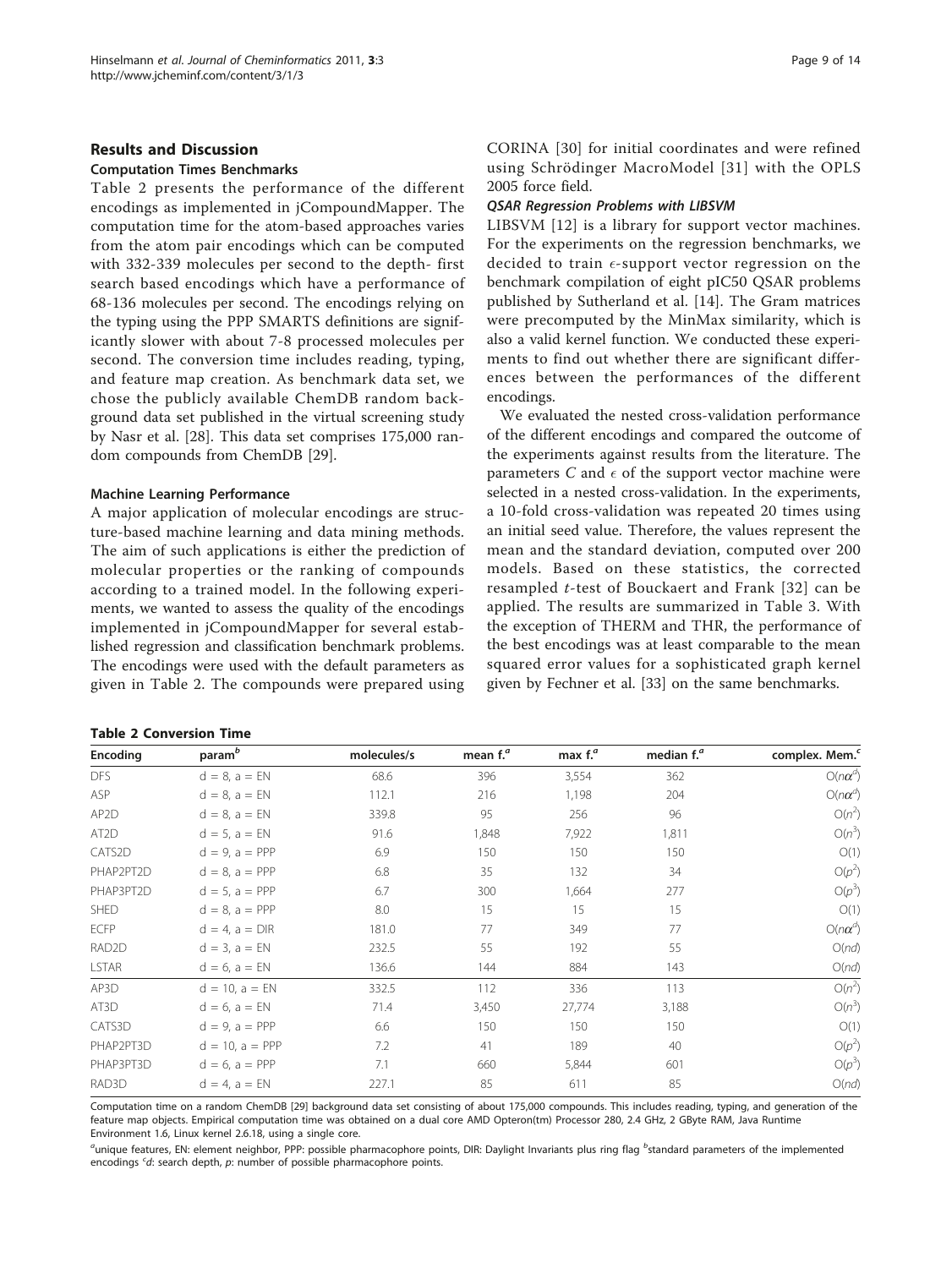<span id="page-9-0"></span>An analogue setup was used to compute nested leaveone-out cross-validation results to compare the predictive performance of the support vector machine in combination with the jCompoundMapper encodings to literature results. Again, we optimized the parameters C and  $\epsilon$  (we used a 10-fold cross-validation repeated 2 times to select the best parameter combination in the inner loop) and trained a model for each of the  $n$  leaveone-out sets and predicted the external sample for each model.

Table [4](#page-10-0) and [5](#page-10-0) summarize the results of the nested leave-one out cross-validation according to the mean squared error and Pearson's correlation coefficient. Sutherland et al. used several descriptor-based approaches to model the activity of the benchmark set (presented in Table [4](#page-10-0) and [5\)](#page-10-0) using partial least squares (PLS) [\[14](#page-13-0)]. Compared against the results (squared correlation coefficient) given for the best descriptor approach presented in this study, the jCompoundMapper encodings are competitive. The findings are summarized in Table [6](#page-10-0) which shows a similar performance in two cases, a better performance in three cases, and a worse performance in three cases.

#### Classification of Toxic Compounds with LIBLINEAR

Another increasingly important task is to build models on large data sets of chemicals. A machine that can cope with such a setup is LIBLINEAR [[16](#page-13-0)], a linear large-scale support vector machine. The large Ames data set was published by Hansen et al. [[15](#page-13-0)] and contains 6512 compounds and their measured toxicity in an Ames test. We skipped the encodings based on the PPP

typer because several compounds do not have any pharmacophore point according to the PPP definition. The results were obtained by tuning the  $C$  parameter in  $log<sub>2</sub>$  $\in$  {-8, -7, ..., 2} within a 2-fold cross-validation on the training set and evaluating the model performance on five defined splits as described in [\[15\]](#page-13-0).

Table [7](#page-10-0) shows the AUC ROC results for the large Ames toxicity benchmark set. The ECFP and LSTAR encodings achieved the best results, comparable to the results of several supervised classifiers presented by Hansen et al. [[15\]](#page-13-0) using dragonX [[34\]](#page-13-0) descriptors. Hansen et al. applied k-nearest neighbor, support vector machines with a radial basis function, Gaussian processes, and random decision forests to build models on dragonX descriptors for this problem. The approaches were evaluated on the same defined splits. The performance of LIBLINEAR with the best encodings is comparable to the best approaches Gaussian processes and support vector machines. Even the worst performing encodings (AP2D, AP3D, and DFS) were competitive to the k-nearest neighbor classifier on dragonX descriptors.

#### Java API and Command-line Interface Java API Usage Example

The core of the library is a Java API. The API enables to process chemical information from an abstract level, similar to a workflow tool. The example given in Appendix 1 reads an MDL SD file, converts the compounds to feature maps and calculates all pairwise similarities.

Table 3 Nested Cross-validation MSE Performance on the Sutherland Data Sets

| Encoding           | <b>ACE</b>      | <b>ACHE</b>     | BZR             | COX <sub>2</sub> | <b>DHFR</b>     | GPB             | <b>THERM</b>    | THR             |
|--------------------|-----------------|-----------------|-----------------|------------------|-----------------|-----------------|-----------------|-----------------|
| <b>DFS</b>         | $1.73 \pm 0.74$ | $0.66 \pm 0.28$ | $0.61 \pm 0.31$ | $1.13 \pm 0.30$  | $0.57 \pm 0.21$ | $0.66 \pm 0.54$ | $2.10 \pm 1.31$ | $0.60 \pm 0.38$ |
| <b>ASP</b>         | $1.70 \pm 0.72$ | $0.62 \pm 0.26$ | $0.53 \pm 0.27$ | $1.11 \pm 0.30$  | $0.58 \pm 0.21$ | $0.63 \pm 0.48$ | $2.09 \pm 1.32$ | $0.59 \pm 0.38$ |
| AP2D               | $1.50 \pm 0.70$ | $0.85 \pm 0.37$ | $0.70 \pm 0.37$ | $1.03 \pm 0.30$  | $0.73 \pm 0.29$ | $0.61 \pm 0.45$ | $2.19 \pm 1.20$ | $0.50 \pm 0.31$ |
| AT <sub>2</sub> D  | $1.57 \pm 0.69$ | $0.74 \pm 0.34$ | $0.69 \pm 0.35$ | $0.97 \pm 0.27$  | $0.66 \pm 0.30$ | $0.60 \pm 0.47$ | $1.97 \pm 1.20$ | $0.49 \pm 0.32$ |
| CATS2D             | $1.76 \pm 0.72$ | $0.93 \pm 0.33$ | $0.89 \pm 0.45$ | $1.35 \pm 0.43$  | $0.69 \pm 0.19$ | $0.64 \pm 0.45$ | $2.28 \pm 1.14$ | $0.52 \pm 0.32$ |
| PHAP2PT2D          | $1.77 \pm 0.71$ | $0.96 \pm 0.33$ | $0.91 \pm 0.45$ | $1.38 \pm 0.44$  | $0.72 \pm 0.20$ | $0.65 \pm 0.48$ | $2.18 \pm 1.10$ | $0.53 \pm 0.31$ |
| PHAP3PT2D          | $1.81 \pm 0.69$ | $0.96 \pm 0.33$ | $0.82 \pm 0.39$ | $1.23 \pm 0.41$  | $0.67 \pm 0.21$ | $0.56 \pm 0.49$ | $1.89 \pm 1.16$ | $0.57 \pm 0.37$ |
| <b>SHED</b>        | $2.08 \pm 0.76$ | $1.05 \pm 0.50$ | $1.09 \pm 0.46$ | $1.64 \pm 0.48$  | $1.49 \pm 0.35$ | $0.70 \pm 0.33$ | $2.71 \pm 1.54$ | $0.49 \pm 0.28$ |
| <b>ECFP</b>        | $1.80 \pm 0.77$ | $0.72 \pm 0.29$ | $0.66 \pm 0.32$ | $1.01 \pm 0.28$  | $0.57 \pm 0.20$ | $0.68 \pm 0.55$ | $2.19 \pm 1.36$ | $0.51 \pm 0.33$ |
| RAD <sub>2</sub> D | $1.87 \pm 0.75$ | $0.77 \pm 0.33$ | $0.79 \pm 0.37$ | $1.08 \pm 0.30$  | $0.71 \pm 0.27$ | $0.72 \pm 0.59$ | $2.20 \pm 1.33$ | $0.50 \pm 0.35$ |
| <b>LSTAR</b>       | $1.97 \pm 0.79$ | $0.72 \pm 0.29$ | $0.69 \pm 0.30$ | $1.04 \pm 0.27$  | $0.62 \pm 0.19$ | $0.76 \pm 0.61$ | $2.31 \pm 1.39$ | $0.50 \pm 0.31$ |
| AP3D               | $1.60 \pm 0.69$ | $0.69 \pm 0.32$ | $0.59 \pm 0.32$ | $0.93 \pm 0.27$  | $0.67 \pm 0.23$ | $0.67 \pm 0.51$ | $2.73 \pm 1.35$ | $0.57 \pm 0.33$ |
| AT3D               | $1.77 \pm 0.68$ | $0.64 \pm 0.28$ | $0.67 \pm 0.36$ | $0.99 \pm 0.28$  | $0.57 \pm 0.18$ | $0.74 \pm 0.60$ | $2.75 \pm 1.37$ | $0.60 \pm 0.28$ |
| CATS3D             | $1.75 \pm 0.70$ | $0.90 \pm 0.38$ | $0.81 \pm 0.36$ | $1.31 \pm 0.41$  | $0.73 \pm 0.20$ | $0.79 \pm 0.49$ | $2.47 \pm 1.32$ | $0.62 \pm 0.32$ |
| PHAP2PT3D          | $1.75 \pm 0.70$ | $0.87 \pm 0.36$ | $0.81 \pm 0.40$ | $1.32 \pm 0.41$  | $0.73 \pm 0.20$ | $0.83 \pm 0.54$ | $2.53 \pm 1.30$ | $0.65 \pm 0.33$ |
| PHAP3PT3D          | $1.99 \pm 0.77$ | $0.82 \pm 0.29$ | $0.81 \pm 0.36$ | $1.14 \pm 0.37$  | $0.59 \pm 0.17$ | $0.86 \pm 0.69$ | $2.84 \pm 1.46$ | $0.69 \pm 0.30$ |
| RAD3D              | $2.17 \pm 0.78$ | $0.78 \pm 0.31$ | $0.73 \pm 0.35$ | $1.10 \pm 0.30$  | $0.57 \pm 0.17$ | $0.82 \pm 0.69$ | $2.79 \pm 1.37$ | $0.58 \pm 0.31$ |

Overview of  $\epsilon$  support vector MSE regression performance on the Sutherland data set using the MinMax kernel function. The performance was evaluated using a nested 10-fold cross-validation repeated 20 times. Bold values indicate the best encodings according to the number of signicant better comparisons ( $p \le 0.05$ ) against the other encodings. The p-values were determined by the corrected resampled t-test [[32\]](#page-13-0).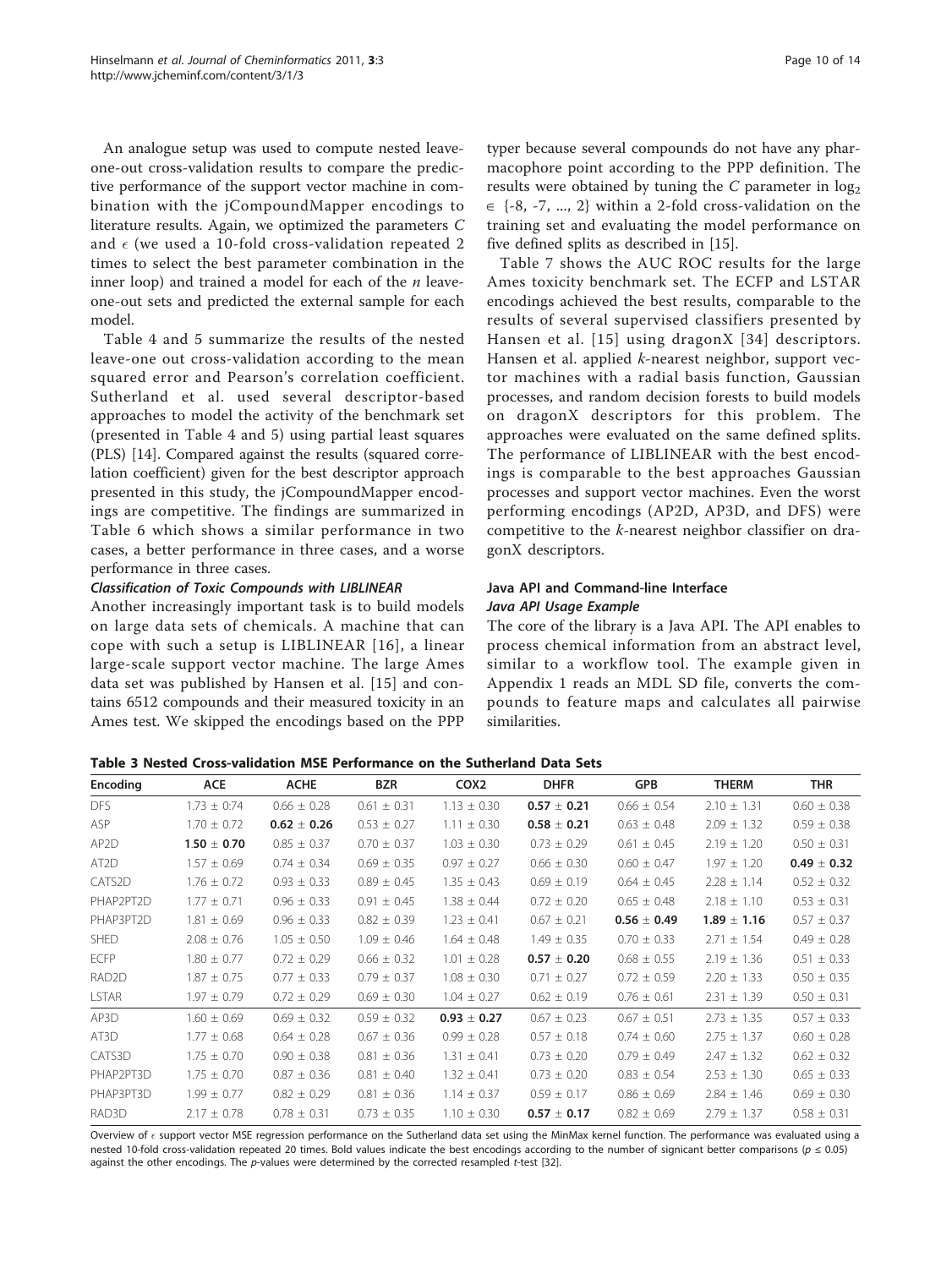<span id="page-10-0"></span>Table 4 Nested Leave-one-out MSE Performance on Sutherland Data Sets

| Encoding           | <b>ACE</b> | <b>ACHE</b> | <b>BZR</b> | COX <sub>2</sub> | <b>DHFR</b> | <b>GPB</b> | <b>THERM</b> | <b>THR</b> |
|--------------------|------------|-------------|------------|------------------|-------------|------------|--------------|------------|
| <b>DFS</b>         | 1.93       | 0.61        | 0.61       | 1.09             | 0.57        | 0.66       | 2.08         | 0.55       |
| ASP                | 1.93       | 0.56        | 0.54       | 1.07             | 0.56        | 0.63       | 2.08         | 0.53       |
| AP <sub>2</sub> D  | 1.59       | 0.79        | 0.68       | 1.04             | 0.72        | 0.64       | 2.06         | 0.45       |
| AT <sub>2</sub> D  | 1.68       | 0.69        | 0.67       | 0.92             | 0.69        | 0.65       | 1.92         | 0.45       |
| CATS2D             | 1.83       | 0.83        | 0.96       | 1.34             | 0.65        | 0.62       | 2.20         | 0.45       |
| PHAP2PT2D          | 1.88       | 0.92        | 0.98       | 1.37             | 0.67        | 0.62       | 2.10         | 0.46       |
| PHAP3PT2D          | 1.83       | 0.91        | 0.85       | 1.20             | 0.66        | 0.58       | 2.04         | 0.50       |
| <b>SHED</b>        | 2.11       | 1.00        | 1.13       | 1.71             | 1.41        | 0.72       | 2.94         | 0.43       |
| <b>ECFP</b>        | 2.01       | 0.66        | 0.66       | 0.96             | 0.57        | 0.65       | 2.17         | 0.47       |
| RAD <sub>2</sub> D | 1.99       | 0.73        | 0.79       | 1.03             | 0.72        | 0.67       | 2.18         | 0.43       |
| <b>LSTAR</b>       | 2.29       | 0.66        | 0.68       | 1.00             | 0.60        | 0.71       | 2.31         | 0.46       |
| AP3D               | 1.88       | 0.64        | 0.59       | 0.90             | 0.67        | 0.70       | 2.61         | 0.54       |
| AT <sub>3</sub> D  | 2.04       | 0.60        | 0.65       | 0.97             | 0.58        | 0.71       | 2.70         | 0.59       |
| CATS3D             | 1.91       | 0.85        | 0.84       | 1.26             | 0.70        | 0.74       | 2.62         | 0.58       |
| PHAP2PT3D          | 1.92       | 0.81        | 0.85       | 1.30             | 0.70        | 0.76       | 2.72         | 0.62       |
| PHAP3PT3D          | 2.40       | 0.73        | 0.81       | 1.11             | 0.59        | 0.82       | 2.82         | 0.67       |
| RAD3               | 2.43       | 0.73        | 0.73       | 1.04             | 0.57        | 0.75       | 2.75         | 0.55       |

Overview of  $\epsilon$  support vector regression performance on the Sutherland data set using the MinMax kernel function. The performance was evaluated using a nested leave-one-out cross-validation with a parameter optimization using 10 fold cross-validation repeated 2 times. Bold values indicate performances not worse than 10% of the best performing encoding.

#### Table 5 Nested Leave-one-out Correlation Performance on Sutherland Data Sets

| Encoding            | ACE  | <b>ACHE</b> | <b>BZR</b> | COX <sub>2</sub> | <b>DHFR</b> | <b>GPB</b> | <b>THERM</b> | THR  |
|---------------------|------|-------------|------------|------------------|-------------|------------|--------------|------|
| <b>DFS</b>          | 0.79 | 0.78        | 0.71       | 0.68             | 0.86        | 0.69       | 0.70         | 0.68 |
| ASP                 | 0.79 | 0.80        | 0.75       | 0.69             | 0.87        | 0.71       | 0.70         | 0.69 |
| AP <sub>2</sub> D   | 0.83 | 0.70        | 0.67       | 0.71             | 0.82        | 0.71       | 0.70         | 0.75 |
| AT <sub>2</sub> D   | 0.82 | 0.74        | 0.67       | 0.74             | 0.83        | 0.70       | 0.73         | 0.75 |
| CATS <sub>2</sub> D | 0.81 | 0.68        | 0.49       | 0.60             | 0.84        | 0.72       | 0.68         | 0.75 |
| PHAP2PT2D           | 0.80 | 0.64        | 0.48       | 0.59             | 0.83        | 0.72       | 0.70         | 0.74 |
| PHAP3PT2D           | 0.80 | 0.64        | 0.56       | 0.65             | 0.84        | 0.73       | 0.71         | 0.71 |
| <b>SHED</b>         | 0.78 | 0.61        | 0.34       | 0.46             | 0.61        | 0.66       | 0.57         | 0.76 |
| <b>ECFP</b>         | 0.78 | 0.76        | 0.68       | 0.73             | 0.86        | 0.70       | 0.68         | 0.74 |
| RAD <sub>2</sub> D  | 0.78 | 0.73        | 0.59       | 0.70             | 0.82        | 0.68       | 0.68         | 0.76 |
| <b>LSTAR</b>        | 0.75 | 0.77        | 0.68       | 0.72             | 0.86        | 0.66       | 0.66         | 0.74 |
| AP3D                | 0.80 | 0.77        | 0.72       | 0.74             | 0.83        | 0.67       | 0.60         | 0.68 |
| AT <sub>3</sub> D   | 0.78 | 0.80        | 0.68       | 0.72             | 0.86        | 0.66       | 0.58         | 0.65 |
| CATS3D              | 0.79 | 0.67        | 0.57       | 0.63             | 0.83        | 0.64       | 0.60         | 0.66 |
| PHAP2PT3D           | 0.79 | 0.69        | 0.56       | 0.62             | 0.83        | 0.63       | 0.58         | 0.62 |
| PHAP3PT3D           | 0.73 | 0.73        | 0.58       | 0.68             | 0.86        | 0.59       | 0.55         | 0.58 |
| RAD3                | 0.73 | 0.73        | 0.63       | 0.70             | 0.86        | 0.63       | 0.57         | 0.69 |

Overview of  $\epsilon$  support vector regression Pearson's correlation coefficient

performance on the Sutherland data set using the MinMax kernel function. The performance was evaluated using a nested leave-one-out cross-validation with a parameter optimization using 10-fold cross-validation repeated 2 times. Bold values indicate performances not worse than 5% of the best performing encoding.

#### Table 6 Comparison with Literature Results on Sutherland Data Sets

| Data set         | <b>Best Encoding</b> | $Q_{\text{loc}}^2$ | Sutherland   |      |
|------------------|----------------------|--------------------|--------------|------|
| <b>ACF</b>       | AP <sub>2</sub> D    | 0.69               | <b>HOSAR</b> | 0.72 |
| <b>ACHE</b>      | ASP, AT3D            | 0.57               | CoMSIA       | 0.49 |
| B <sub>7</sub> R | ASP                  | 0.56               | CoMSIA       | 0.45 |
| COX <sub>2</sub> | AT <sub>2</sub> D    | 0.55               | CoMSIA       | 0.57 |
| <b>DHFR</b>      | ASP                  | 0.76               | CoMSIA       | 0.69 |
| GPB              | PHAP3PT2D            | 0.53               | <b>HOSAR</b> | 0.66 |
| <b>THFRM</b>     | AT3D                 | 0.53               | 2.5D         | 0.66 |
| <b>THR</b>       | RAD2 D. RAD3D        | 0.58               | CoMSIA       | 0.72 |

Comparison to the best squared correlation coefficients given by Sutherland et al. (PLS on various descriptors), bold font indicate a result which is at least 5% better.

#### Command-Line Interface Example

The following section gives an example of using the binary executable version of jCompoundMapper. As a case in point, this version can be used in shell scripts. Calling the command-line tool using -h gives an overview of possible parameters (see Figure [2](#page-11-0)).

Using the defaults (or via -ff 0), jCompoundMapper generates a hashed LIBSVM output format using the depth-first search encoding with element plus neighbor count atom types.

In the following, we process the training and the known test set from the environmental toxicity challenge<http://www.cadaster.eu/node/65>) which were

| Table 7 Comparison with Literature Results on the Ames |  |  |  |
|--------------------------------------------------------|--|--|--|
| <b>Toxicity Benchmark</b>                              |  |  |  |

| Encoding                 | AUC ROC <sup>a</sup> |
|--------------------------|----------------------|
| <b>FCFP</b>              | $0.87 \pm 0.01$      |
| <b>LSTAR</b>             | $0.86 \pm 0.01$      |
| SVM-dragonX <sup>b</sup> | $0.86 \pm 0.01$      |
| RAD <sub>2</sub> D       | $0.85 \pm 0.02$      |
| RAD3D                    | $0.85 \pm 0.01$      |
| ASP                      | $0.85 \pm 0.02$      |
| $GP$ -dragon $X^b$       | $0.84 \pm 0.01$      |
| AT <sub>2</sub> D        | $0.83 \pm 0.01$      |
| RF-dragonX <sup>b</sup>  | $0.83 \pm 0.01$      |
| AT <sub>3</sub> D        | $0.81 \pm 0.01$      |
| $kNN$ -dragon $X^b$      | $0.79 \pm 0.01$      |
| <b>DFS</b>               | $0.78 \pm 0.01$      |
| AP <sub>2</sub> D        | $0.78 \pm 0.03$      |
| AP3D                     | $0.76 \pm 0.02$      |
|                          |                      |

Benchmarks for the large Ames toxicity benchmark using LIBLINEAR (nested 5-fold cross-validation on defined splits). The features were hashed to  $2^{14}$  bit sparse binary fingerprints.

<sup>a</sup>Area under the ROC curve <sup>b</sup>Reference classifier from the study of Hansen et al. using dragonX 1.2, SVM: support vector machine, GP: Gaussian processes, RF: random decision forest, kNN: k-nearest neighbor.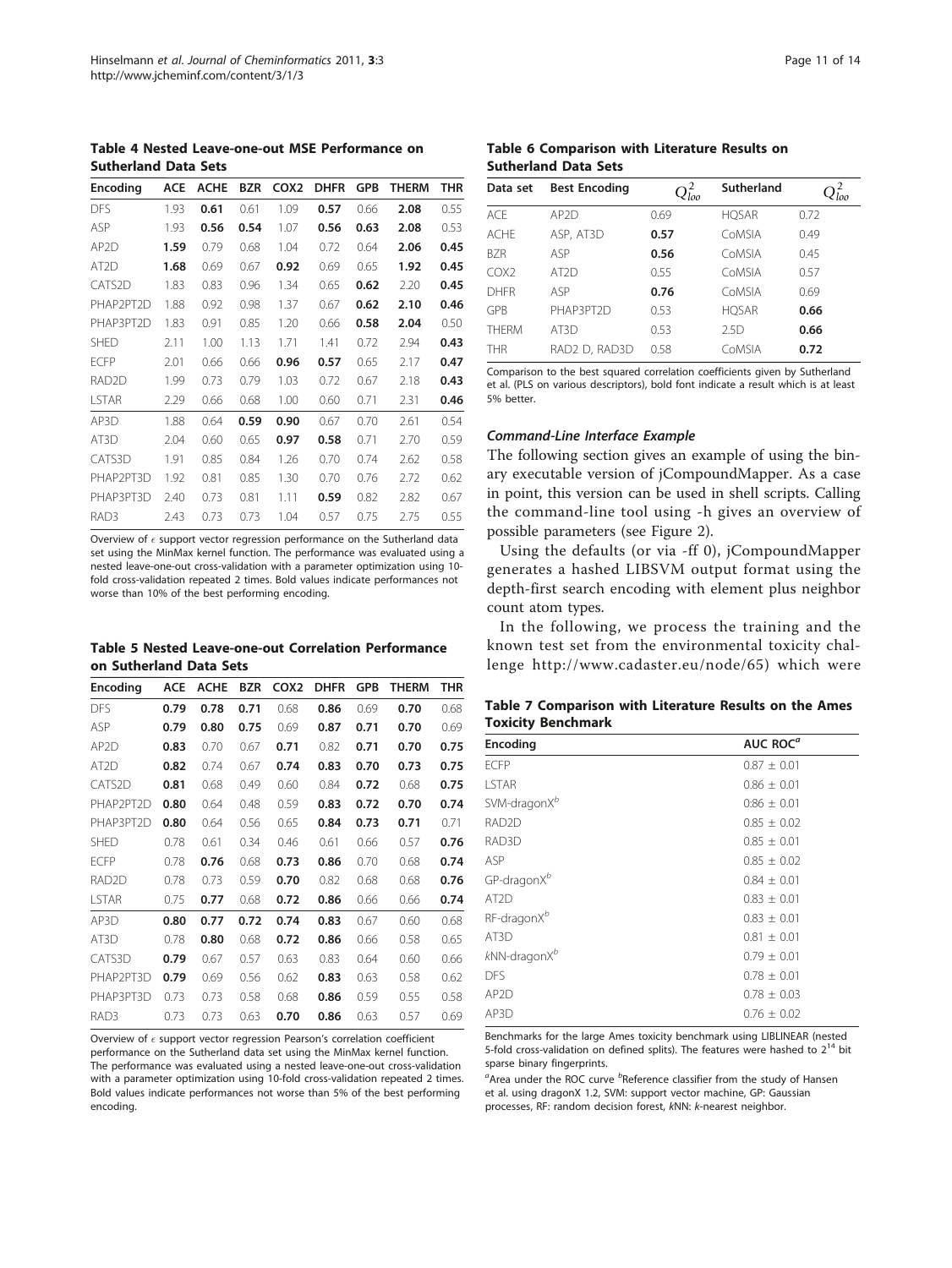```
-|D|\timesu-173-c175.cs.uni-tuebingen.de - PuTTY
           [hinselma@ranode22 ~/JNKInhibition]$ java -jar jCMapper.jar -h
           usage: jCMapper
            -a \xrightarrow{\text{arg}}Atom Type: CDK_ATOM_TYPES: 0, ELEMENT_NEIGHBOR: 1,
                          ELEMENT NEIGHBOR RING: 2, ELEMENT SYMBOL: 3, CUSTOM: 4,
                          DAYLIGHT INVARIANT: 5, DAYLIGHT INVARIANT RING: 6
                          Fingerprinting algorithm: DFS: \overline{0}, ASP: 1, AP2D: 2, AT2D: 3,
            -c \langle \text{arg} \rangleAP3D: 4, AT3D: 5, CATS2D: 6, CATS3D: 7, PHAP2POINT2D: 8,
                          PHAP3POINT2D: 9, PHAP2POINT3D: 10, PHAP3POINT3D: 11, ECFP:
                          12, LSTAR: 13, SHED: 14, RAD2D: 15, RAD3D: 16
                          Distance cutoff / search depth
            -d < arg-fMDL SD file
           -ff \langle arg \rangleOutput format: LIBSVM SPARSE: 0, LIBSVM MATRIX: 1, FULL CSV:
                          2, STRING_PATTERNS: 3, WEKA_HASHED: 4, BENCHMARKS: 5
            -hPrint help
           -hs <i>arg</i>Hash space size (default=1024)
           -1 <arg>
                          Label (MDL SD Property)
           -lt <arg>
                          Label threshold
            -m < arg>
                          Distance measure (matrix format): TANIMOTO: 0, MINMAX: 1
           -o \langle arg \rangleOutput file
                          Stretching factor (3D fingerprints)
           -s <arg>
           Parse error: Missing required option: f
           [{\tt hinselma}\texttt{granode22}\ \textcolor{red}{\textcolor{blue}{\sim}}/\texttt{JNKInhibition}]\textcolor{red}{\textbf{\$}}Figure 2 Command-line Interface. The binary can be accessed via a command-line interface, which allows for scripting.
```
converted to MDL SD format. The label (MDL property) to be learned is log(IGC50-1). Using these settings, the structures of the training set were mapped to hashed fingerprints with the default settings.

java -jar jCMapperCLI.jar -f challenge\_ train.sdf -l "log(IGC50-1)"

After the computation, an overall statistic is plotted showing e.g. the average number of features in the fingerprints. In the next step, we map the test file to the same representation. Bits in the test file were set in exactly the same positions in the vector because the random numbers are generated by using the seed value defined by the features.

java -jar jCMapperCLI.jar -f challenge\_ test known.sdf -l "log(IGC50-1)"

In the next step, a cross-validation is conducted by using the precompiled binary distribution of LIBSVM that can be downloaded from the LIBSVM homepage. The parameters are set as follows: -t 0 sets the linear kernel (dot product), -s 3 sets  $\epsilon$  regression, and -c 2 sets the error weight to 2. The file for training was produced in the previous step.

svmtrain -t 0 -s 3 -v 10 -c 2 challenge\_ train.DFS.LIBSVM\_SPARSE

LIBSVM produces no model in cross-validation mode. However, the LIBSVM cross-validations statistics showed that the model has an MSE of 0.32 and an  $Q^2$ of 0.71, indicating a reasonable parametrization.

Cross Validation Mean squared error = 0.324891

Cross Validation Squared correlation  $coefficient = 0.712412$ 

Finally, the model is trained by omitting the crossvalidation flag -v.

svmtrain -t 0 -s 3 -c 2 challenge\_train. DFS.LIBSVM\_SPARSE

This step produces a separate model file, which can be used to predict the external test set that was generated during the second step. This is conducted by calling svmpredict.

svmpredict challenge\_test\_known.DFS. LIBSVM SPARSE challenge train.DFS. LIBSVM\_SPARSE.model result

The results are printed by LIBSVM highlighting that the performance on the external test set is  $MSE = 0.29$ and  $R^2 = 0.74$ . The result on the known test of the environmental toxicity prediction challenge would be in the top ranks of the competition. The prediction values can be obtained by opening the LIBSVM output file result in an editor.

```
Mean squared error = 0.291011 (regression)
 Squared correlation coefficient =
0.742283 (regression)
```
#### Conclusions

jCompoundMapper is an open source library for molecular fingerprinting with a focus on machine learning and data mining applications. A command-line interface exists for the user who is not familiar with programming, which allows a simple usage from the shell or the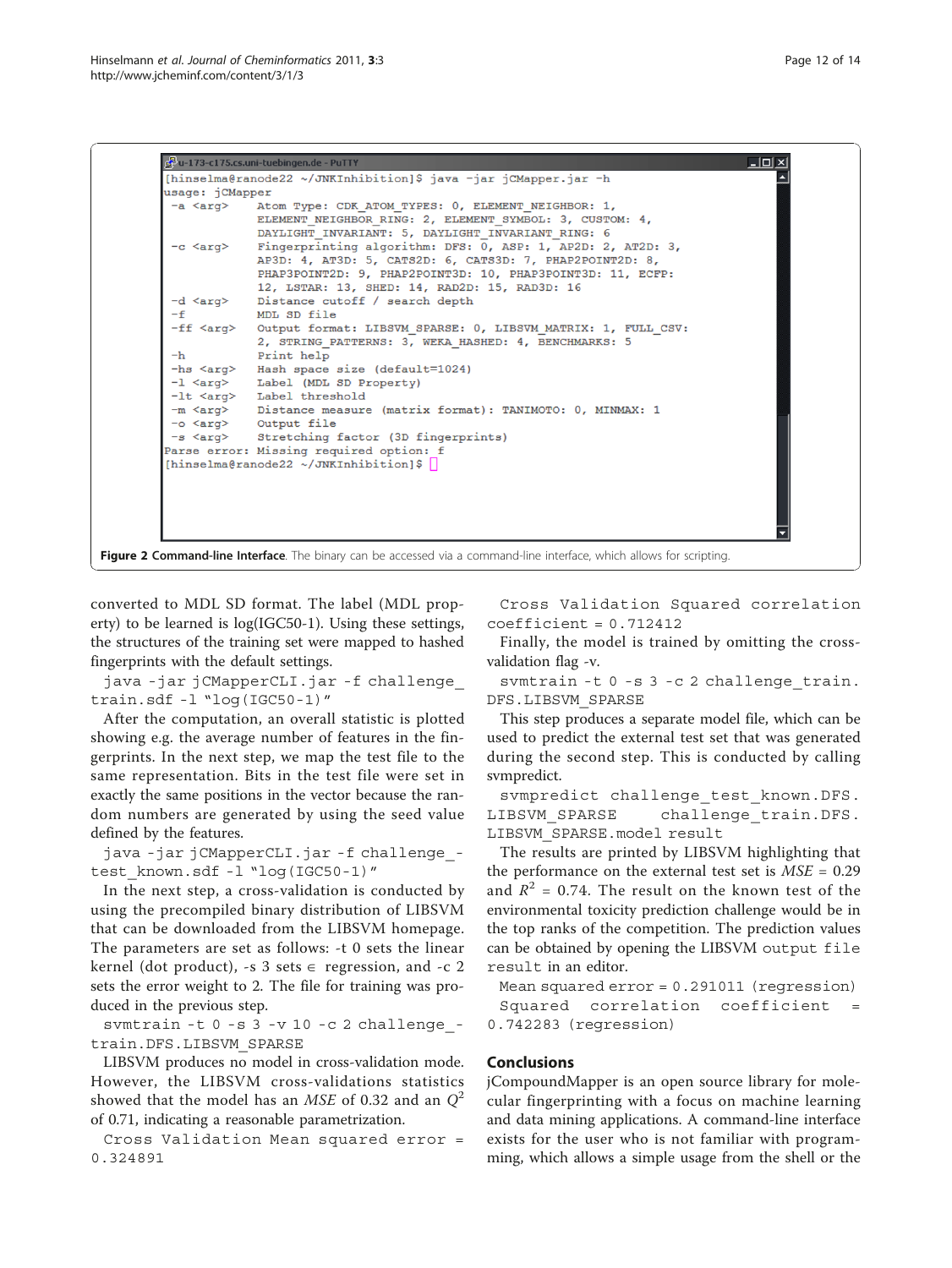<span id="page-12-0"></span>application in scripts. The architecture provides the functionality to derive fingerprints from existing ones or to integrate own encodings. In contrast to closed source fingerprinting toolkits, a scientist knows exactly how the fingerprint is computed (like the labeling function, distance cut-offs) and can even inspect the source code of the generation routine. We compared the performance using linear and non-linear support vector machines on standard machine learning benchmarks in the research field. The results show that the machine learning performance using the encodings with default parameters is already close to more sophisticated state-of-the-art descriptors. The binary version provides a commandline interface allowing for the generation of models from the shell with open source software such as LIBSVM or WEKA in reasonable time on average desktop computers. The library itself uses only functionality of open source software licensed under the LGPL. Therefore, the library can be used in any project compatible with the CDK. Further projects with the library, such as a KNIME node wrapping jCompoundMapper, are planned.

#### Availability

The following files are available for download from <http://jcompoundmapper.sourceforge.net/>

1. External library, which can be integrated as Java jar library file

2. External library, including sources

3. Binary command-line tool (requires a Java runtime environment) and a short tutorial with a prepared data set

### Appendix

#### Appendix 1 - Usage of the API

Example of using the API: Read molecules, map the compounds to encodings, and compute a similarity matrix.

1 // read sd file

2 RandomAccessMDLReader reader = new RandomAccessMDLReader(new File (" molecules . sdf " ) );

3

4 // convert all compounds in the data set to feature maps

5 final ArrayList <FeatureMap> feature-Maps =  $new$  ArrayList <FeatureMap > ();

6 final FingerPrinter finger printer = new Encoding2DAllShortestPaths ( ) ;

7 for (int  $i = 0$ ;  $i <$  reader. getSize ();  $i+1$  {

8 ArrayList <IFeature > rawFeatures = finger printer . getFingerprint (reader. getMol (i));

9 featureMaps . add (new FeatureMap (rawFeatures ) ) ;

10 }

11

12 //compute all pairwise distances by feature maps

13 final int dim = featureMaps . size ( ) ; double  $[]$   $[]$  matrix = **new** double  $[dim]$ [ dim ] ;

14 IDistanceMeasure similarity = new DistanceTanimoto ( ) ;

15 **for** ( int i = 0; i < dim; i++) {

16 **for** ( int  $j = i$  ;  $j < dim$  ;  $j++)$  {

17 matrix [i] [j] = similarity. getSimilarity (featureMaps . get ( i ), featureMaps . get ( j ));

18 }

19 }

#### Authors' contributions

GH wrote most of the code and the manuscript. LR implemented the Molprint-like fingerprints and the extended connectivity fingerprint, helped to design the library, and participated in writing the manuscript. AJ implemented an initial version of the pharmacophore typer and the CATS2D descriptors. NF tested some of the encodings in experiments and helped to develop the atom typing schemes. AZ supervised the study and participated in the discussion of the results. All authors read and approved the final manuscript.

#### Competing interests

The authors declare that they have no competing interests.

Received: 7 October 2010 Accepted: 10 January 2011 Published: 10 January 2011

#### References

- 1. Brown N: Chemoinformatics An Introduction for Computer Scientists. ACM Comput Surv 2009, 41:8:1-8:38.
- 2. Willett P, Barnard JM, Downs GM: Chemical Similarity Searching, J Chem Inf Comput Sci 1998, 38(6):983-996.
- 3. Steinbeck C, Han Y, Kuhn S, Horlacher O, Luttmann E, Willighagen E: [The Chemistry Development Kit \(CDK\): an open-source Java library](http://www.ncbi.nlm.nih.gov/pubmed/12653513?dopt=Abstract) [for Chemo- and Bioinformatics.](http://www.ncbi.nlm.nih.gov/pubmed/12653513?dopt=Abstract) J Chem Inf Comput Sci 2003, 43(2):493-500.
- 4. Bender A, Mussa HY, Glen RC, Reiling S: [Similarity Searching of Chemical](http://www.ncbi.nlm.nih.gov/pubmed/15446830?dopt=Abstract) [Databases Using Atom Environment Descriptors \(MOLPRINT 2D\):](http://www.ncbi.nlm.nih.gov/pubmed/15446830?dopt=Abstract) [Evaluation of Performance.](http://www.ncbi.nlm.nih.gov/pubmed/15446830?dopt=Abstract) J Chem Inf Comput Sci 2004, 44(5):1708-1718.
- 5. Rogers D, Hahn M: [Extended-connectivity fingerprints.](http://www.ncbi.nlm.nih.gov/pubmed/20426451?dopt=Abstract) J Chem Inf Model 2010, 50(5):742-754.
- 6. Ralaivola L, Swamidass SJ, Saigo H, Baldi P: [Graph kernels for chemical](http://www.ncbi.nlm.nih.gov/pubmed/16157471?dopt=Abstract) [informatics.](http://www.ncbi.nlm.nih.gov/pubmed/16157471?dopt=Abstract) Neural Networks 2005, 18(8):1093-1110.
- 7. Renner S, Fechner U, Schneider G: Alignment-free Pharmacophore Patterns - A Correlation Vector Approach. In Pharmacophores and Pharmacophore Searches, Pharmacophores and Pharmacophore Searches. Edited by: Langer T, Hoffmann R. Weinheim: Wiley-VCH; 2006:49-79.
- 8. Carhart RE, Smith DH, Venkataraghavan R: Atom Pairs as Features in Structure-Activity Studies: Definition and Applications. J Chem Inf Comput Sci 1985, 25:64-73.
- 9. Mahé P, Ralaivola L, Stoven V, Vert JP: [The Pharmacophore Kernel for](http://www.ncbi.nlm.nih.gov/pubmed/16995731?dopt=Abstract) [Virtual Screening with Support Vector Machines.](http://www.ncbi.nlm.nih.gov/pubmed/16995731?dopt=Abstract) J Chem Inf Model 2006, 46(5):2003-2014.
- 10. Bender A, Mussa HY, Gill GS, Glen RC: [Molecular Surface Point](http://www.ncbi.nlm.nih.gov/pubmed/15588092?dopt=Abstract) [Environments for Virtual Screening and the Elucidation of Binding](http://www.ncbi.nlm.nih.gov/pubmed/15588092?dopt=Abstract) [Patterns \(MOLPRINT 3D\).](http://www.ncbi.nlm.nih.gov/pubmed/15588092?dopt=Abstract) J Med Chem 2004, 47(26):6569-6583.